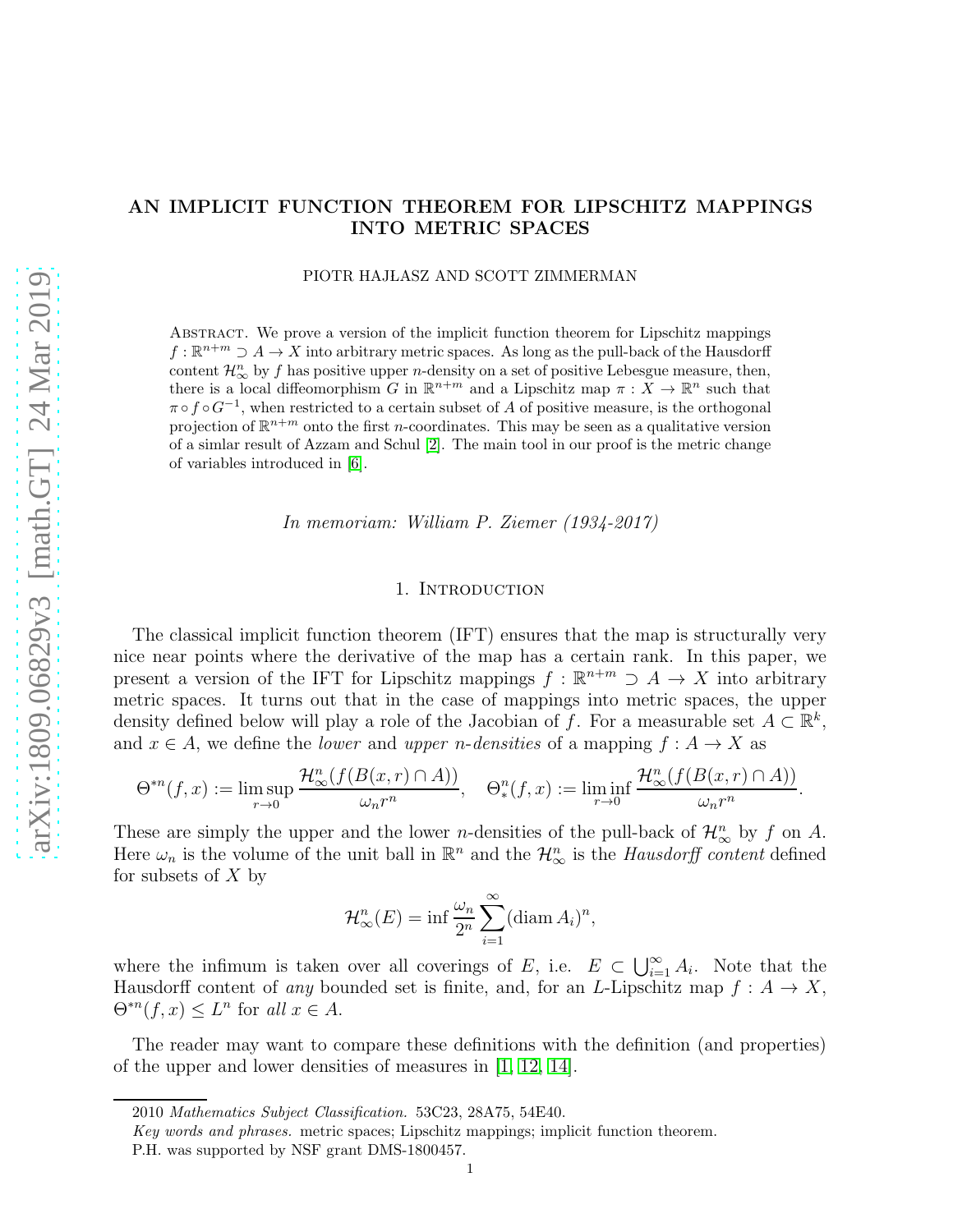<span id="page-1-2"></span>The following observation will be useful throughout the paper:

(1.1) 
$$
\Theta^{*n}(f,x) = 0 \quad \text{if and only if} \quad \lim_{d \to 0} \frac{\mathcal{H}^n_{\infty}(f(Q(x,d) \cap A))}{\omega_n d^n} = 0
$$

where  $Q(x, d)$  is the cube centered at x with side length d. (Here and in what follows, a cube has edges parallel to the coordinate axes.) The main result of the paper is as follows:

<span id="page-1-0"></span>**Theorem 1.1** (Metric IFT). Fix a metric space  $X$ , a set  $A \subset \mathbb{R}^{n+m}$  with positive Lebesgue measure, and a Lipschitz mapping  $f : A \to X$ . Suppose  $\Theta^{*n}(f, x) > 0$  on a subset of A with positive Lebesgue measure. Then

- (A)  $\mathcal{H}^n(f(A)) > 0;$
- (B) There is a set  $K \subset A$  with positive Lebesgue measure, a bi-Lipschitz  $C^1$ diffeomorphism  $G: U \to G(U) \subset \mathbb{R}^{n+m}$  defined on an open set  $U \supset K$  and a  $\sqrt{n}$ -Lipschitz map  $\pi: X \to \mathbb{R}^n$  such that

 $\pi \circ f \circ G^{-1}(x_1, ..., x_n, y_1, ..., y_m) = (x_1, ..., x_n)$  for all  $(x, y) \in G(K)$ 

is a projection on the first n coordinates when restricted to the set  $G(K)$ .

Moreover the mapping  $F = f \circ G^{-1}$  defined on  $G(K)$  satisfies

- $(C)$   $F^{-1}(F(x, y)) \cap G(K) \subset \{x\} \times \mathbb{R}^m$  for any  $(x, y) \in G(K)$ ;
- (D)  $F|_{(\mathbb{R}^n \times \{y\}) \cap G(K)}$  is bi-Lipschitz for any  $y \in \mathbb{R}^m$ .

Remark 1.2. It follows from the proof that we can exhaust the set of points where  $\Theta^{*n}(f, x) > 0$  by sets K as in (B) up to a set of  $\mathcal{H}^{n+m}$  measure zero. (See the application of Lemma [2.4](#page-5-0) in the proof of Lemma [3.1](#page-6-0) as well as Remark [3.5.](#page-7-0))

<span id="page-1-3"></span>**Remark 1.3.** The map  $\pi: X \to \mathbb{R}^n$  is in fact 1-Lipschitz as a map from X to  $(\mathbb{R}^n, \ell_n^{\infty})$ where the norm  $\ell_n^{\infty}$  is defined by  $\|(x_1,\ldots,x_n)\|_{\infty} = \max_i |x_i|$ . This will follow from our proof.

**Remark 1.4.** Statement (C) means that the preimage under F of any point in  $F(G(K))$  =  $f(K)$  is contained in an m-dimensional subspace of  $\mathbb{R}^{n+m}$  orthogonal to  $\mathbb{R}^n$ . For related results about the structure of preimages  $f^{-1}(z)$  of Lipschitz maps, see [\[9,](#page-19-5) Theorem 1.2], [\[13,](#page-19-6) Theorem 4.16].

Remark 1.5. In fact, we will prove a quantitative lower bound in (D):

<span id="page-1-1"></span>(1.2) 
$$
||x_1 - x_2||_{\infty} \leq d(F(x_1, y), F(x_2, y))
$$

for any  $y \in \mathbb{R}^m$  and all  $(x_1, y), (x_2, y) \in (\mathbb{R}^n \times \{y\}) \cap G(K)$ .

Remark 1.6. The classical implicit function theorem is stated using a condition about the rank of the derivative of f, and the condition  $\Theta^{*n}(f, x) > 0$  is a related one. Indeed, in the case  $X = \mathbb{R}^n$ , we will see in Proposition [5.2](#page-13-0) that the Jacobian of f defined by  $J^n f|(x) = \sqrt{\det(Df)(Df)^T(x)}$  satisfies  $\Theta^{*n}(f, x) = |J^n f|(x)$  almost everywhere. See also Lemma [3.3](#page-7-1) for the case of mappings  $f : A \to \ell^{\infty}$ .

**Remark 1.7.** In the theorem we cannot replace the density condition  $\Theta^{*n}(f, x) > 0$  by the simpler measure condition  $\mathcal{H}^n(f(A)) > 0$ . Indeed, even in the Euclidean case, Kaufmann [\[10\]](#page-19-7) constructed a surjective  $C^1$  mapping  $f : \mathbb{R}^{n+1} \to \mathbb{R}^n$ ,  $n \geq 2$ , satisfying rank  $Df \leq 1$ everywhere. For such a map, condition (B) cannot be satisfied since it would imply that rank  $Df \geq n$  on K.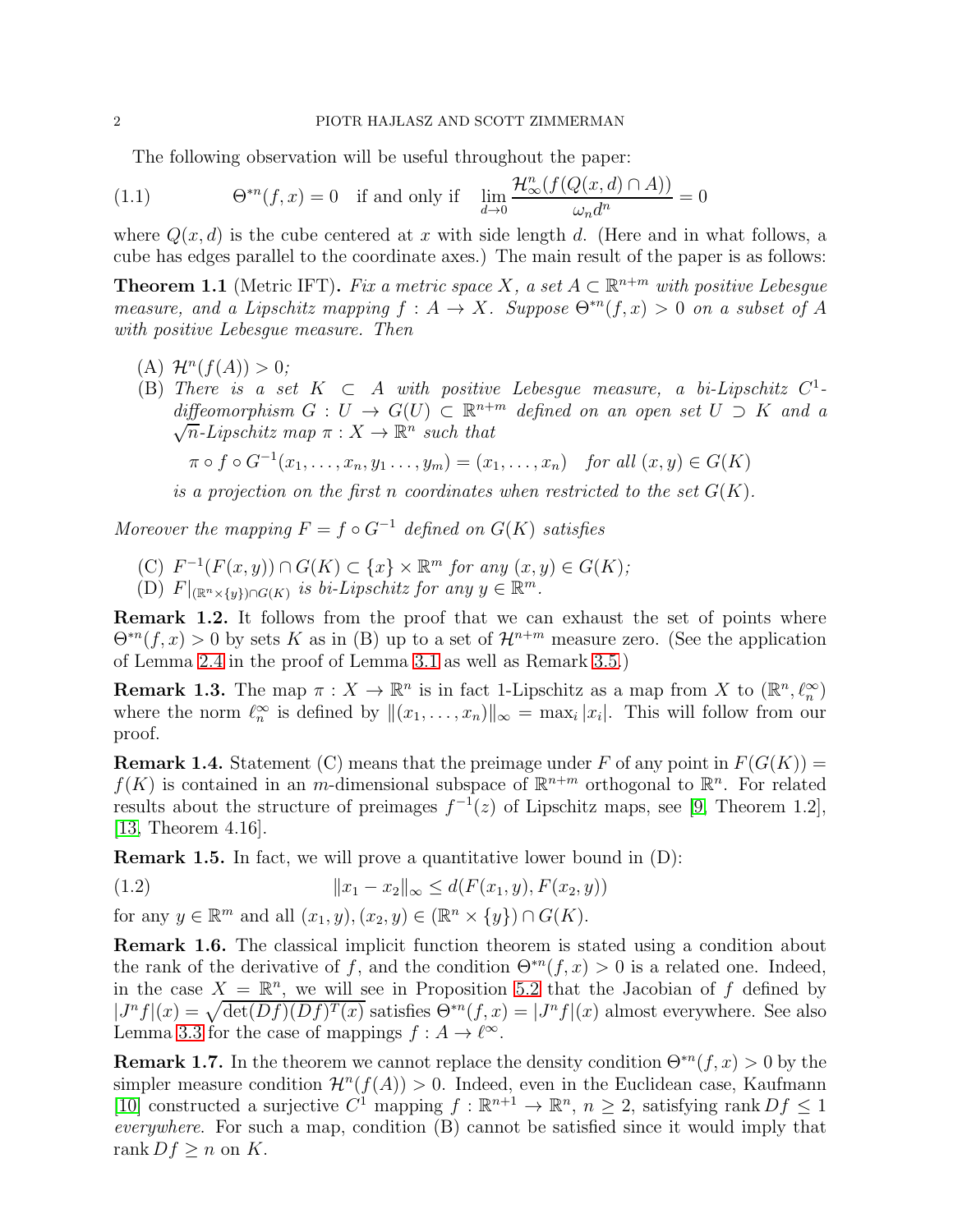Recall that a set  $E \subset \mathbb{R}^{n+m}$  is *countably*  $\mathcal{H}^m$ -rectifiable if there are Lipschitz mappings  $f_i: \mathbb{R}^m \supset E_i \to \mathbb{R}^{n+m}, i \in \mathbb{N}$ , such that  $\mathcal{H}^m(E \setminus \bigcup_{i=1}^{\infty} f(E_i)) = 0$ . As a corollary of Theorem [1.1](#page-1-0) we obtain

<span id="page-2-3"></span>**Corollary 1.8.** Fix a metric space X, a set  $A \subset \mathbb{R}^{n+m}$  with positive Lebesgue measure, and a Lipschitz mapping  $f : A \to X$ . Suppose  $\Theta^{*n}(f, \cdot) > 0$  almost everywhere in A. Then  $f^{-1}(x)$  is countably  $\mathcal{H}^m$ -rectifiable for  $\mathcal{H}^n$ -almost all  $x \in X$ .

See Section [4](#page-11-0) for the proof. For related results see [\[9,](#page-19-5) Theorem 1.2], [\[13,](#page-19-6) Theorem 4.16].

Our result may be seen as a qualitative version of a theorem proven in 2012 by Azzam and Schul [\[2\]](#page-19-0). In that paper, the authors proved the following quantitative version of the IFT for Lipschitz mappings into metric spaces:

<span id="page-2-0"></span>**Theorem 1.9** (Quantitative metric IFT; Azzam and Schul, 2012). Fix a metric space X and a 1-Lipschitz mapping  $f : \mathbb{R}^{n+m} \to X$ . Suppose  $0 < H^{n}(f([0, 1]^{n+m})) \leq 1$  and

(1.3) 
$$
0 < \delta \leq \mathcal{H}_{\infty}^{n,m}(f,[0,1]^{n+m})
$$

for some  $\delta > 0$ . Then there are constants  $\Lambda = \Lambda(n, m, \delta) > 1$  and  $\eta = \eta(n, m, \delta) > 0$ , a set  $K \subset [0,1]^{n+m}$  with

$$
(1.4) \t\t\t\t\mathcal{H}^{n+m}(K) \ge \eta,
$$

and a  $\Lambda$ -bi-Lipschitz homeomorphism  $G : \mathbb{R}^{n+m} \to \mathbb{R}^{n+m}$  such that  $F = f \circ G^{-1}$  satisfies

<span id="page-2-4"></span><span id="page-2-2"></span><span id="page-2-1"></span>
$$
F^{-1}(F(x,y)) \cap G(K) \subset \{x\} \times \mathbb{R}^m \quad \text{for any } (x,y) \in G(K) \subset \mathbb{R}^{n+m}
$$

and  $F|_{(\mathbb{R}^n \times \{y\}) \cap G(K)}$  is  $\Lambda$ -bi-Lipschitz for any  $y \in \mathbb{R}^m$ .

The authors of [\[2\]](#page-19-0) call  $\mathcal{H}_{\infty}^{n,m}$  the  $(n,m)$ -Hausdorff content of f. It is defined for a Lipschitz map  $f: Q \to X$  from a cube  $Q \subset \mathbb{R}^{n+m}$  to a metric space by

(1.5) 
$$
\mathcal{H}_{\infty}^{n,m}(f,Q) = \inf \sum_{j=1}^{\infty} \mathcal{H}_{\infty}^{n}(f(Q_{j}))d_{j}^{m},
$$

where the infimum is taken over all families of open pairwise disjoint cubes  $Q_j \subset Q$  of side length  $d_i$  that cover  $Q$  up to a set of measure zero.

Note that Theorems [1.1](#page-1-0) and [1.9](#page-2-0) provide the same qualitative structure on the vertical and horizontal slices of the preimage of  $F$ . However, Theorem [1.9](#page-2-0) is a *quantitative* version of the metric IFT in the sense that it provides the lower bound [\(1.4\)](#page-2-1) which depends only on the dimensions m, n and  $\delta$  from [\(1.3\)](#page-2-2). Moreover, the mapping G is a globally defined C-bi-Lipschitz homomorphism where C depends only on m, n, and  $\delta$ . Our result (Theorem [1.1\)](#page-1-0) does not contain these quantitative conclusions. This is because the assumption [\(1.3\)](#page-2-2) in Theorem [1.9](#page-2-0) is much stronger than the assumption that  $\Theta^{*n}(f, x) > 0$  on a set of positive measure. Indeed, Proposition [5.1](#page-11-1) shows that the positivity of  $\Theta^{*n}(f,x)$  follows from the assumption [\(1.3\)](#page-2-2). In fact, for any  $\varepsilon > 0$ , one may construct a mapping  $f : [0, 1]^2 \to \mathbb{R}$ with  $\Theta^{*1}(f, x) = 1$  almost everywhere so that the set  $K \subset \mathbb{R}^2$  satisfying the conclusion of Theorem [1.1](#page-1-0) (for a global bi-Lipschitz homeomorphism G) must satisfy  $\mathcal{H}^2(K) < \varepsilon$ (and hence [\(1.4\)](#page-2-1) cannot hold). See Proposition [5.3](#page-18-0) for the construction and a detailed statement.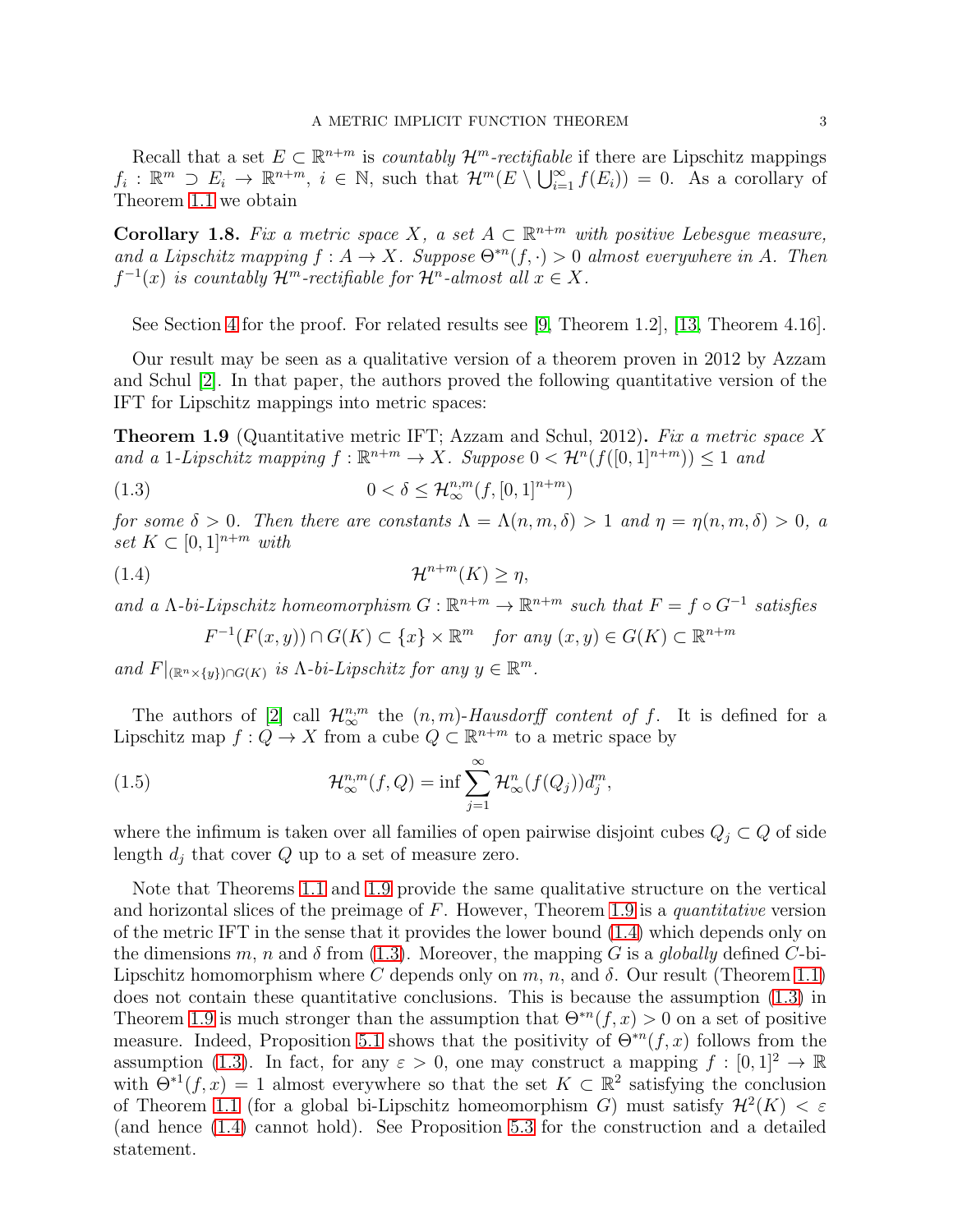On the other hand, while the assumptions of Theorem [1.1](#page-1-0) are much weaker than those of Theorem [1.9,](#page-2-0) some of the conclusions seem stronger: (1) As we already pointed out, the condition about positivity of  $\Theta^{*n}(f, x)$  is much weaker than condition [\(1.3\)](#page-2-2); (2) Azzam and Schul assume that  $0 < H^n(f([0,1]^{n+m})) \leq 1$  while we do not assume anything about the Hausdorff measure of the image. In fact, we prove the lower bound  $\mathcal{H}^n(f(A)) > 0$  in (A) and finiteness of the measure of the image plays no role in our theorem; (3) Our mapping G is a bi-Lipschitz  $C^1$  diffeomorphism while their mapping G is only a bi-Lipschitz map. However, their map is defined globally and ours is defined locally only; (4) While parts (C) and (D) are the same as the corresponding statements in Theorem [1.9,](#page-2-0) part (B) seems stronger than that. (C) and (D) easily follow from  $(B)$ , but we do not know if  $(B)$  can be concluded from Theorem [1.9;](#page-2-0) (5) We obtain the quantitative lower bound estimate  $(1.2)$ ;  $(6)$  At last, but not least, our proof is *much* simpler than that in [\[2\]](#page-19-0).

The classical IFT states that a  $C<sup>1</sup>$  mapping has a nice structure near a point where the derivative has rank of a certain order. However, the classical IFT does not provide *any* estimate for the size of the set where the map is nice. Our result has the same feature as the classical one: we do not obtain any estimate for the size of the set  $K$  except that it has a positive measure.

The main tool in the proof of Theorem [1.1](#page-1-0) will be the metric change of variables introduced in [\[6\]](#page-19-1). This change of variables has been used to prove versions of Sard's theorem for Lipschitz mappings and BLD mappings into metric spaces [\[6,](#page-19-1) [7\]](#page-19-8).

This paper is organized as follows. In Section [2](#page-4-0) we collect basic definitions and lemmata needed in the proofs of Theorem [1.1](#page-1-0) and Corollary [1.8.](#page-2-3) In Sections [3](#page-6-1) and [4](#page-11-0) we prove Theorem [1.1](#page-1-0) and Corollary [1.8](#page-2-3) respectively. Finally, in Section [5,](#page-11-2) we prove some other results that help us compare Theorems [1.1](#page-1-0) and [1.9,](#page-2-0) we prove that the condition  $\mathcal{H}_{\infty}^{n,m}(f,Q) > 0$ implies positivity of  $\Theta^{*n}(f, x)$  on a set of positive measure (Proposition [5.1\)](#page-11-1), we prove that, if  $f : \mathbb{R}^{n+m} \supseteq A \to \mathbb{R}^n$  is Lipschitz, then  $\Theta^{*n}(f,x) = \Theta_*^n(f,x) = |J^n f|(x)$  almost everywhere in A (Proposition [5.2\)](#page-13-0), and we construct an example showing that we cannot obtain any lower bound for  $\mathcal{H}^{n+m}(K)$  (Proposition [5.3\)](#page-18-0).

Notation used in the paper is fairly standard. The n-dimensional Hausdorff measure will be denoted by  $\mathcal{H}^n$ . Note that in  $\mathbb{R}^n$ ,  $\mathcal{H}^n$  equals the Lebesgue measure and we will use Hausdorff measure notation in place of the Lebesgue measure. Occasionally we will write |E| to denote the Lebesgue measure of E. Notation  $\mathcal{H}_{\infty}^n$  will stand for the Hausdorff content defined above. The constant  $\omega_n$  denotes the measure of the unit ball in  $\mathbb{R}^n$ . The Banach space of bounded *real valued* sequences will be denoted by  $\ell^{\infty}$ . Balls in metric spaces are denoted by  $B(x, r)$ , and  $Q(x, d)$  denotes the Euclidean cube centered at x with side length d. All cubes are assumed to have edges parallel to the coordinate axes. Occasionally a k-dimensional ball in a Euclidean space will be denoted by  $B^k(x, r)$ . By a Λ-bi-Lipschitz homeomorphism f : (X, d) → (Y, ρ) we mean a homeomorphism satisfying  $\Lambda^{-1}d(x,y) \leq \rho(f(x),f(y)) \leq \Lambda d(x,y)$ . The tangent space to  $\mathbb{R}^k$  at  $x \in \mathbb{R}^k$  will be denoted by  $T_x \mathbb{R}^k$ . By C we will denote a general constant whose value may change in a single string of estimates. Writing  $C = C(n, m)$ , for example, indicates that the constant C depends on  $n$  and  $m$  only.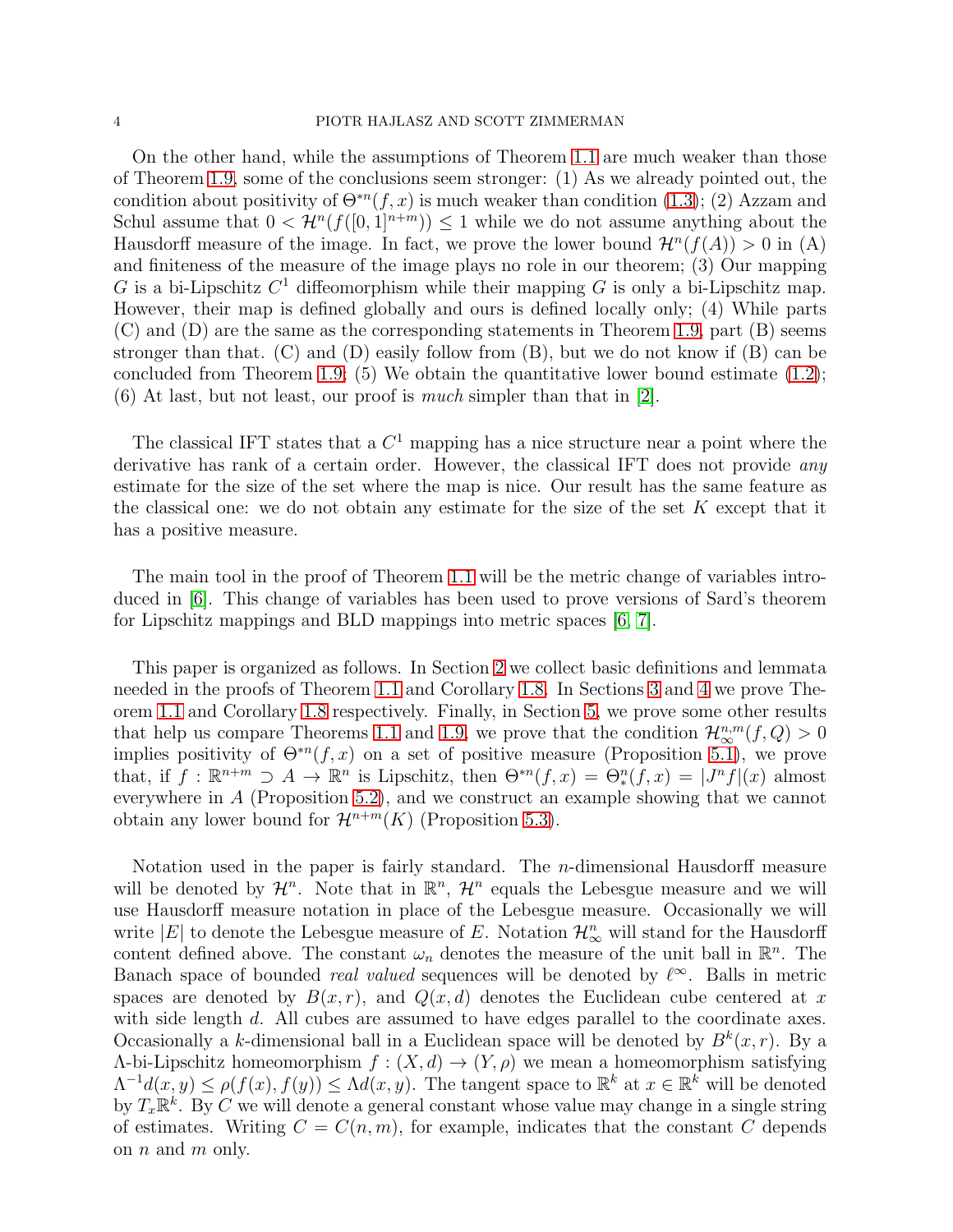<span id="page-4-0"></span>Acknowledgements. The authors would like to thank the referee for valuable comments that led to an improvement of the paper.

## 2. Preliminaries

In this section we collect basic definitions and results that will be used later on.

If  $k > n$ , then the  $\mathcal{H}_{\infty}^n$  content of subsets of  $\mathbb{R}^k$  is very different from their Hausdorff measure. For example  $\mathcal{H}_{\infty}^{n}(E) < \infty$  for any bounded set  $E \subset \mathbb{R}^{k}$ , but  $\mathcal{H}^{n}(B) = \infty$  for any k-ball  $B \subset \mathbb{R}^k$ . However, we have (see [\[14,](#page-19-4) Theorem 2.6])

<span id="page-4-3"></span>**Lemma 2.1.**  $\mathcal{H}_{\infty}^{n}(E) = \mathcal{H}^{n}(E)$  for all sets  $E \subset \mathbb{R}^{n}$ .

<span id="page-4-2"></span>**Lemma 2.2.** Every separable metric space admits an isometric embedding into  $\ell^{\infty}$ .

Indeed, given  $x_0 \in X$  and a dense set  $\{x_i\}_{i=1}^{\infty}$  in a separable metric space  $(X, d)$ ,

$$
X \ni x \mapsto \kappa(x) = (d(x, x_i) - d(x_i, x_0))_{i=1}^{\infty} \in \ell^{\infty}
$$

is an isometric embedding. This is the well known Kuratowski embedding for metric spaces.

For a proof of the following elementary result, see [\[8,](#page-19-9) Corollary 4.1.7].

<span id="page-4-1"></span>**Lemma 2.3.** Let Y be a metric space, let  $E \subset Y$  and let  $f : E \to \ell^{\infty}$  be an L-Lipschitz mapping. Then there is an L-Lipschitz mapping  $F: Y \to \ell^{\infty}$  such that  $F|_E = f$ .

The idea of the proof is very simple. Each component  $f_i$  of  $f$  is L-Lipschitz and we define  $F$  by extending each of the components of  $f$  using the formula from the McShane extension. Then it is easy to verify that the resulting map is L-Lipschitz and it takes values in  $\ell^{\infty}$ .

Fix an integer  $k \geq 1$ , and suppose  $A \subset \mathbb{R}^k$  is measurable. Recall that a function  $f: A \to \mathbb{R}$  is approximately differentiable at  $x \in A$  if there is a measurable set  $A_x \subset A$ and a linear map  $L : \mathbb{R}^n \to \mathbb{R}$  such that x is a density point of  $A_x$  and

$$
\lim_{A_x \ni y \to x} \frac{|f(y) - f(x) - L(y - x)|}{|y - x|} = 0.
$$

L is called the *approximate derivative* of f at x and is denoted by  $ap\ Df(x)$ . Recall also that  $x \in E \subset \mathbb{R}^k$  is a density point of E if  $\mathcal{H}^k(E \cap B(x,d)) / (\omega_k d)^k \to 1$  as  $d \to 0$ .

If in addition  $f : A \to \mathbb{R}$  is Lipschitz, then the approximate derivative  $ap\,Df(x)$  exists for almost every  $x \in A$ . This follows from the McShane extension and Rademacher's theorem. Indeed, if  $F : \mathbb{R}^k \to \mathbb{R}$  is a Lipschitz extension of f, then ap  $Df(x)$  exists at all points of the set

 $E = \{x \in A : x$  is a density point of A and F is differentiable at x.

Moreover ap  $Df(x) = DF(x)$  at points of the set E.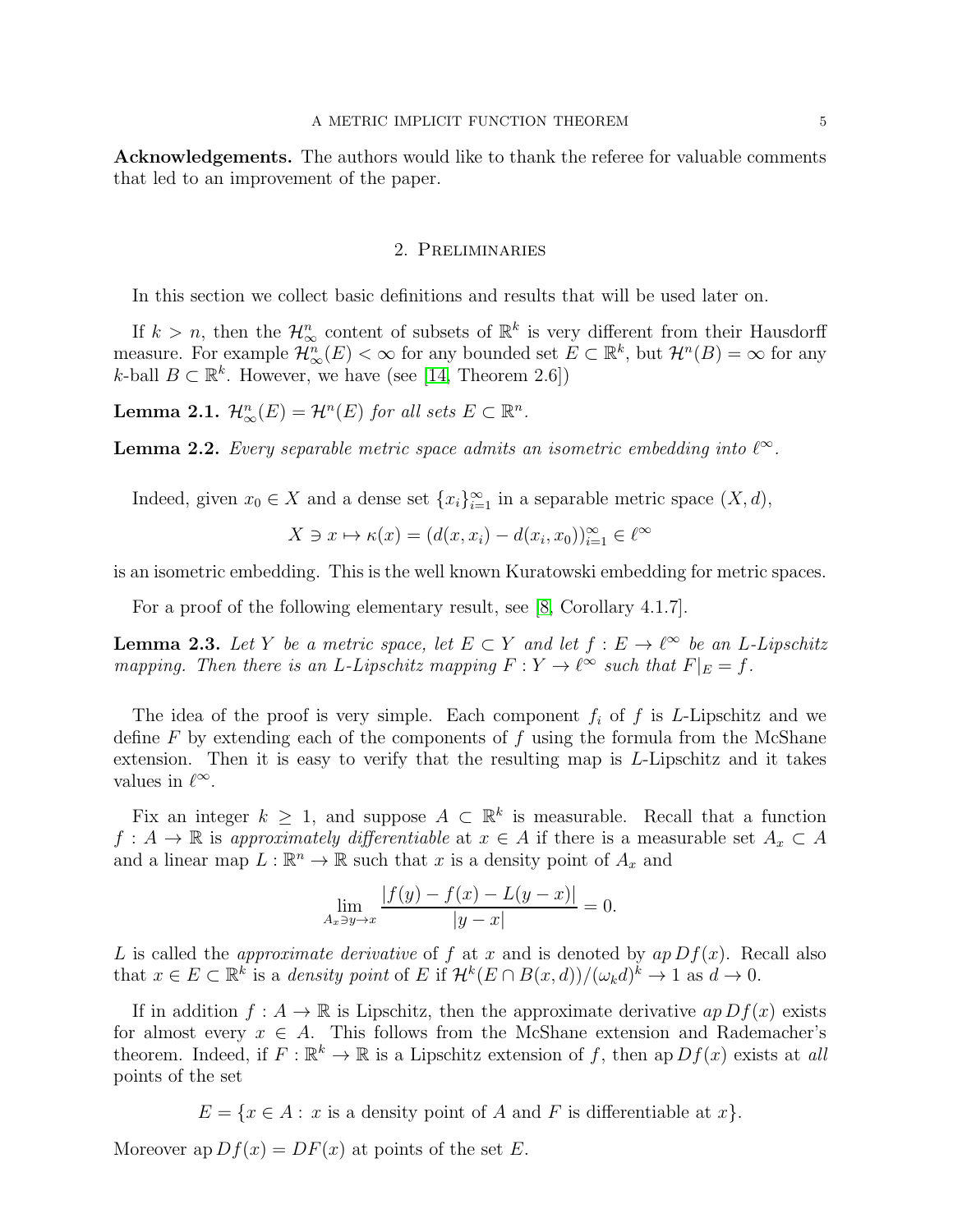For a Lipschitz map  $f = (f_1, f_2, \dots) : A \to \ell^{\infty}$ , we define the *component-wise approxi*mate derivative by

$$
ap\,Df(x) := \left[ \begin{array}{c} ap\,Df_1(x) \\ ap\,Df_2(x) \\ \vdots \end{array} \right]
$$

Since each component  $f_i$  is Lipschitz,  $ap\,Df$  exists almost everywhere in A.

It is easy to see that the row and column ranks of this  $\infty \times k$  matrix are equal, and rank  $(ap Df(x))$  equals the dimension of the image of  $ap Df(x)$  in  $\ell^{\infty}$ . It follows in particular that rank  $(ap Df(x)) \leq k$ .

Let V be a linear space of all real sequences. In particular,  $\ell^{\infty} \subset V$ , but we do not equip V with any norm or topology. If all components of a mapping  $g = (g_1, g_2, \ldots) : \mathbb{R}^k \to V$ are differentiable at a point x, we will say that q is *component-wise differentiable* at x and write

$$
Dg(x) := \left[ \begin{array}{c} Dg_1(x) \\ Dg_2(x) \\ \vdots \end{array} \right]
$$

We will also need the following result of Federer (for a proof, see [\[11,](#page-19-10) Theorem 1.69], [\[14,](#page-19-4) Theorem 5.3], [\[15\]](#page-19-11)).

<span id="page-5-0"></span>**Lemma 2.4.** If  $A \subset \mathbb{R}^k$  is measurable and  $f : A \to \mathbb{R}$  is Lipschitz, then for any  $\varepsilon > 0$ there is a function  $g \in C^1(\mathbb{R}^k)$  such that

<span id="page-5-1"></span>
$$
\mathcal{H}^k(\{x \in A : f(x) \neq g(x)\}) < \varepsilon.
$$

It is easy to see that if  $x_0$  is a density point of the set

(2.1) 
$$
\{x \in A : f(x) = g(x)\},\
$$

then ap  $Df(x_0)$  exists and ap  $Df(x_0) = Dg(x_0)$ . In particular  $Dg =$  ap  $Df$  almost everywhere in the set  $(2.1)$ .

The next lemma was proven in [\[6,](#page-19-1) Proposition 2.3].

<span id="page-5-2"></span>**Lemma 2.5.** Let  $D \subset \mathbb{R}^k$  be a cube or ball, and let  $f : D \to \ell^{\infty}$  be L-Lipschitz. Then  $\text{diam}(f(D)) \leq C(k)L\mathcal{H}^k(D\setminus A)^{1/k},$ 

where  $A = \{x \in D : Df(x) = 0\}$  and  $Df$  is the component-wise derivative of f.

Finally, in the proof of Corollary [1.8](#page-2-3) we will need

**Lemma 2.6.** If  $f : X \to Y$  is a Lipschitz mapping between metric spaces and  $A \subset X$ ,  $0 \leq m \leq n$ , then

$$
\int_Y^* \mathcal{H}^{n-m}(f^{-1}(y) \cap A) d\mathcal{H}^m(y) \le (\text{Lip } f)^m \frac{\omega_{n-m} \omega_m}{\omega_n} \mathcal{H}^n(A).
$$

Here  $\int^*$  stands for the upper integral and Lip f is a Lipschitz constant of f. Federer [\[5,](#page-19-12) 2.10.25] proved this result under additional assumptions. The general case was obtained by Davies [\[3\]](#page-19-13). A detailed proof is given in [\[13,](#page-19-6) Theorem 2.4].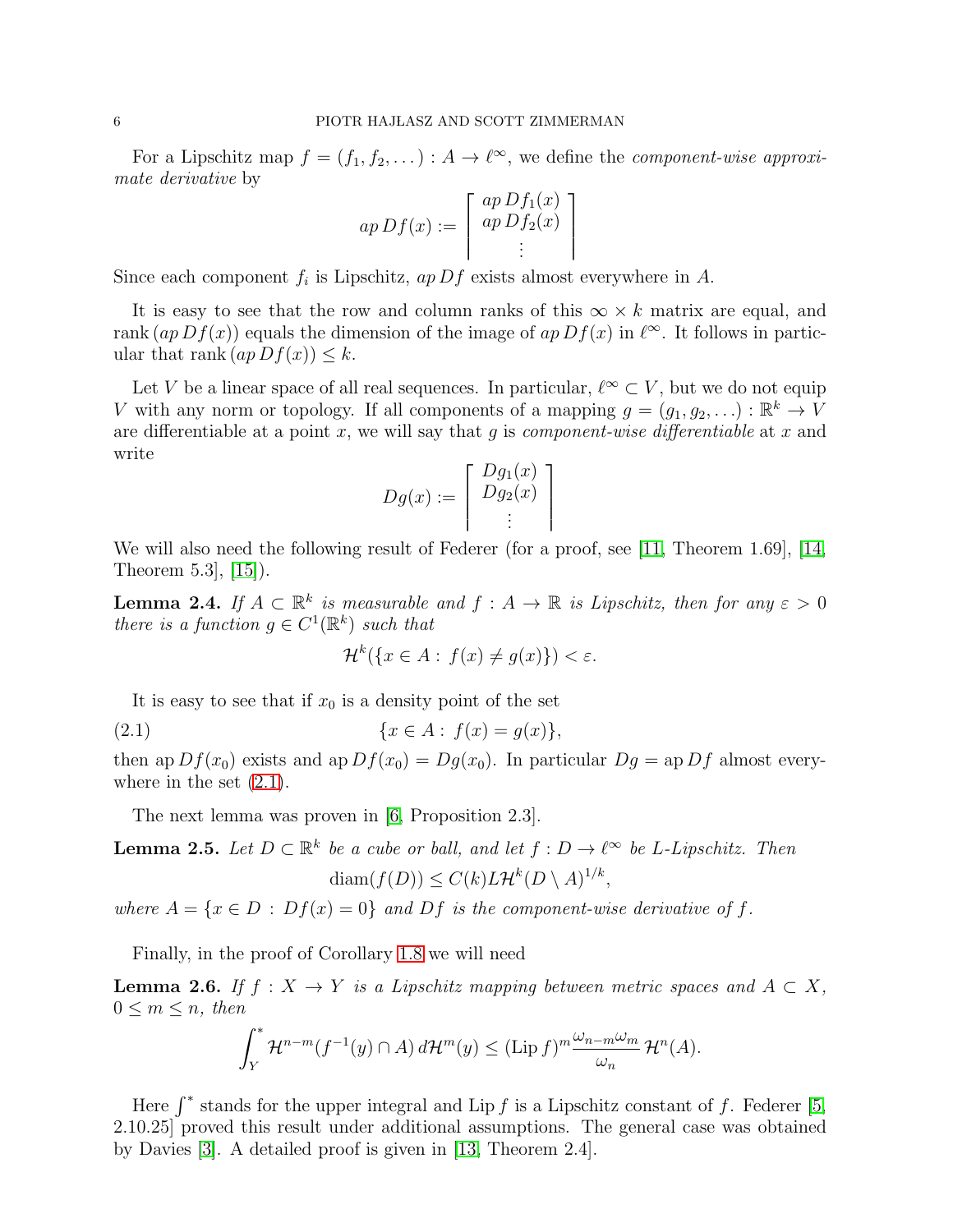<span id="page-6-4"></span><span id="page-6-1"></span>Corollary 2.7. If  $f : X \to Y$  is Lipschitz mapping between metric spaces and  $A \subset X$ ,  $\mathcal{H}^n(A) = 0, 0 \leq m \leq n$ , then  $\mathcal{H}^{n-m}(f^{-1}(y) \cap A) = 0$  for  $\mathcal{H}^m$  almost all  $y \in Y$ .

### 3. Proof of Theorem [1.1](#page-1-0)

The proof is based on techniques developed in [\[6\]](#page-19-1) (see also [\[7\]](#page-19-8)). Consider a Lipschitz map  $f: A \to \ell^{\infty}$  defined on a measurable set  $A \subset \mathbb{R}^k$ . Our first lemma shows that, if the rank of ap  $Df(x)$  is at least j on a set of positive measure, then, up to local diffeomorphisms, f fixes the first  $j$  coordinates on some non-null subset.

<span id="page-6-0"></span>**Lemma 3.1.** Suppose  $f : A \to \ell^{\infty}$  is a Lipschitz map defined on a measurable set  $A \subset \mathbb{R}^k$ . If rank  $(\text{ap }Df(x)) \geq j$  on a subset of A of positive  $\mathcal{H}^k$ -measure, then there is an open set  $U \subset \mathbb{R}^k$ , a set  $K \subset A \cap U$  of positive  $\mathcal{H}^k$ -measure, a bi-Lipschitz  $C^1$ -diffeomorphism  $G: U \to G(U) \subset \mathbb{R}^k$ , and a permutation of a finite number of coordinates  $\Psi: \ell^{\infty} \to \ell^{\infty}$ (which is an isometry of  $\ell^{\infty}$ ) such that

<span id="page-6-3"></span>(3.1) 
$$
(\Psi \circ f \circ G^{-1})_i(x) = x_i \text{ for } i = 1, 2, ..., j \text{ and } x \in G(K).
$$

That is for  $x \in G(K)$  we have

$$
(\Psi \circ f \circ G^{-1})(x_1,\ldots,x_n) = (x_1,\ldots,x_j, (\Psi \circ f \circ G^{-1})_{j+1}(x), (\Psi \circ f \circ G^{-1})_{j+2}(x),\ldots).
$$

*Proof.* By restricting f to the set where rank  $(ap Df(x)) \geq j$ , we may assume that rank  $(\text{ap }Df(x)) \geq j$  a.e. in A. Since  $f = (f_1, f_2, \dots) : A \to \ell^{\infty}$  is Lipschitz, each component  $f_i$  of f is Lipschitz. Therefore, by applying Lemma [2.4](#page-5-0) component-wise, we may choose  $F \subset A$  with  $\mathcal{H}^k(F) > 0$  and a mapping  $g = (g_1, g_2, \dots) : \mathbb{R}^k \to V$  with  $g_j \in C^1(\mathbb{R}^k)$ for every  $j \in \mathbb{N}$  and such that  $g = f$ ,  $Dg = \text{ap } Df$ , and  $\text{rank } Dg = \text{rank } \text{ap } Df \geq j$  on F. Here, as before,  $V$  is the vector space consisting of all real valued sequences. (This is needed since sequences  $(g_i(x))_{i=1}^{\infty}$  are not necessarily bounded.)

**Lemma 3.2.** Fix  $x_0 \in F$ . Under the above assumptions, there is a bi-Lipschitz  $C^1$ diffeomorphism  $G: U \to G(U) \subset \mathbb{R}^k$  defined on a neighborhood U of  $x_0$  and a permutation  $\Psi: V \to V$  of a finite number of coordinates so that

$$
(\Psi \circ g \circ G^{-1})_i(x) = x_i \quad \text{for } i = 1, 2, \dots, j \text{ and } x \in G(U).
$$

That is,  $\Psi \circ q \circ G^{-1}$  fixes the first j coordinates on  $G(U)$ .

*Proof.* Since rank  $Dg(x_0) \geq j$ , a certain  $j \times j$  minor of  $Dg(x_0)$  has rank j. By precomposing g with a permutation  $\tilde{\Psi}$  of j variables in  $\mathbb{R}^k$  and postcomposing it with a permutation  $\Psi$ of  $j$  variables in  $V$ , we have that

$$
\tilde{g} = (\tilde{g}_1, \tilde{g}_2, \ldots) = \Psi \circ g \circ \tilde{\Psi}
$$

satisfies

(3.2) 
$$
\det \left[ \frac{\partial \tilde{g}_m}{\partial x_\ell} (\tilde{\Psi}^{-1}(x_0)) \right]_{1 \leq m,\ell \leq j} \neq 0.
$$

Let

<span id="page-6-2"></span>
$$
H(x) = (\tilde{g}_1(x), \ldots, \tilde{g}_j(x), x_{j+1}, \ldots, x_k).
$$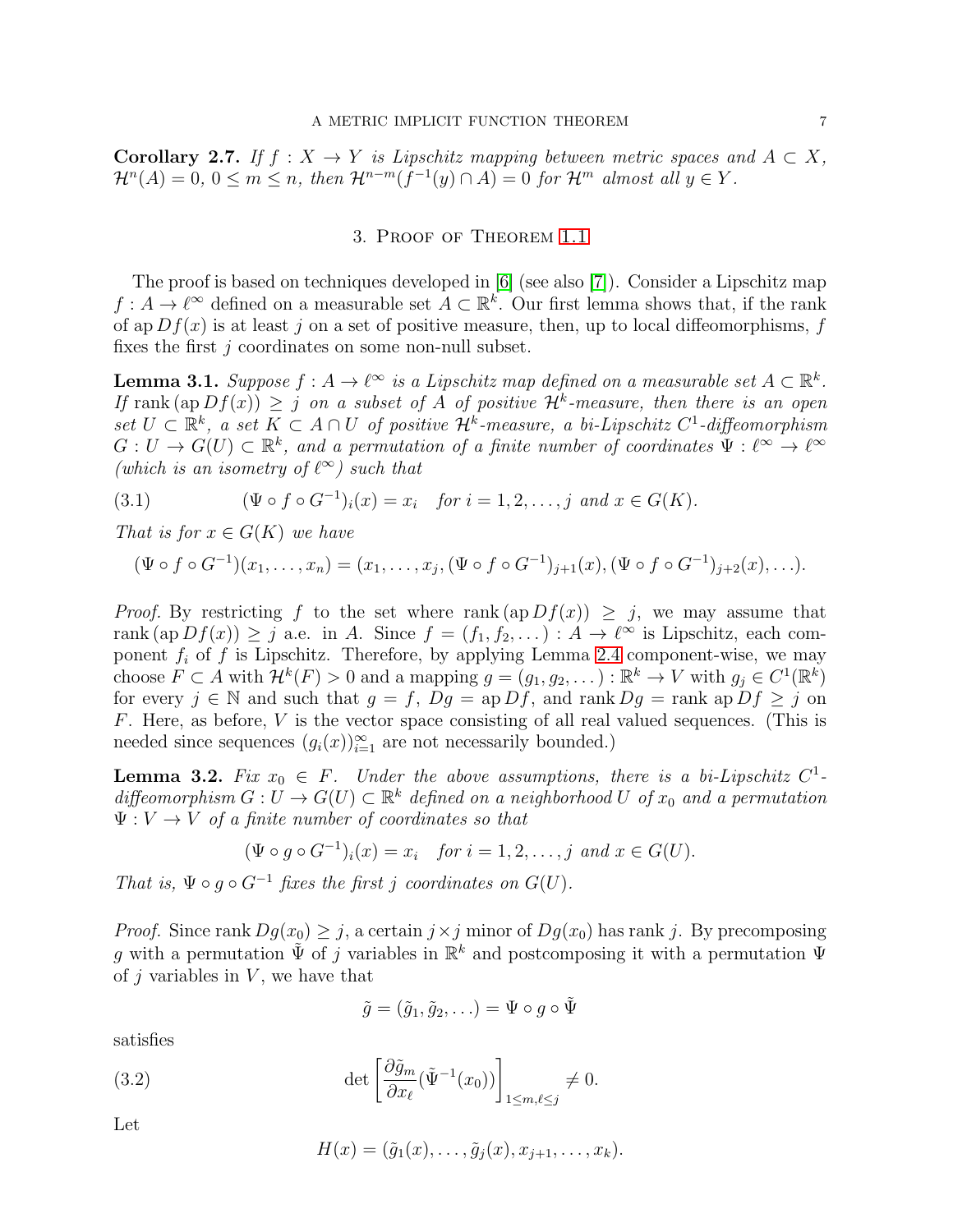It follows from [\(3.2\)](#page-6-2) that det  $DH(\tilde{\Psi}^{-1}(x_0)) \neq 0$ , so H is a diffeomorphism in a neighborhood  $\tilde{U}$  of  $\tilde{\Psi}^{-1}(x_0)$ . Replacing  $\tilde{U}$  by a smaller open set, it follows that H is bi-Lipschitz. Now observe that

$$
(\tilde{g} \circ H^{-1})_i(x) = x_i
$$
 for  $i = 1, 2, ..., j$  and  $x \in H(\tilde{U})$ .

Therefore, if we write  $G = H \circ \tilde{\Psi}^{-1}$ , then  $\Psi \circ g \circ G^{-1} = \tilde{g} \circ H^{-1}$  satisfies the claim of the lemma on the open set  $U = \tilde{\Psi}(\tilde{U}), U$  is a neighborhood of  $x_0$ , and  $G(U) = H(\tilde{U})$ .

Now if  $x_0$  is any density point of F, then the set  $K = F \cap U$  has positive measure. Since  $f = g$  on K, [\(3.1\)](#page-6-3) follows because the permutation of coordinates  $\Psi : V \to V$  maps  $\ell^{\infty} \subset V$  to  $\ell^{\infty} \subset V$  in an isometric way. This completes the proof of Lemma 3.1.  $\ell^{\infty} \subset V$  to  $\ell^{\infty} \subset V$  in an isometric way. This completes the proof of Lemma [3.1.](#page-6-0)

<span id="page-7-1"></span>**Lemma 3.3.** Fix a measurable set  $A \subset \mathbb{R}^k$  and  $n \leq k$ . Suppose  $f : A \to \ell^{\infty}$  is a Lipschitz map. If  $\Theta^{*n}(f, x) > 0$  on a subset of A of positive measure, then rank  $(\text{ap } Df(x)) \geq n$  on a set of positive measure.

**Remark 3.4.** Note that the above lemmata involve Lipschitz mappings into  $\ell^{\infty}$ . As we will see later, this will be sufficient in the setting of any metric space since the separable metric space  $f(A)$  may be embedded isometrically into  $\ell^{\infty}$  via the Kuratowski embedding.

<span id="page-7-0"></span>**Remark 3.5.** In the following proof, we will see in particular that, for  $j \in \{0, 1, 2, \ldots, n-\}$ 1}, the set of points  $x \in A$  where  $\Theta^{*n}(f, x) > 0$ , ap  $Df(x)$  exists, and rank  $(ap Df(x)) = j$ must have measure zero.

*Proof.* Suppose to the contrary that  $\Theta^{*n}(f,x) > 0$  on a set of positive measure and rank (ap  $Df(x)$ ) < n almost everywhere in A. Then there is  $j \in \{0, 1, 2, ..., n-1\}$  and a set  $F \subset A$  with  $\mathcal{H}^k(F) > 0$  such that  $\Theta^{*n}(f, x) > 0$  for all  $x \in F$ , ap  $Df(x)$  exists and rank (ap  $Df(x) = i$  for all  $x \in F$ .

According to Lemma [3.1,](#page-6-0) there is a permutation  $\Psi : \ell^{\infty} \to \ell^{\infty}$  of a finite number of variables, an open set  $U \subset \mathbb{R}^k$ , a set  $K \subset F \cap U$  with  $\mathcal{H}^k(K) > 0$  and a bi-Lipschitz  $C^1$ diffeomorphism  $G: U \to G(U) \subset \mathbb{R}^k$  such that  $\hat{f} = \Psi \circ f \circ G^{-1}$  defined on  $\hat{A} = G(A \cap U)$ satisfies

(3.3) 
$$
\hat{f}_i(x) = x_i \text{ for } i = 1, 2, ..., j \text{ and } x \in \hat{K}
$$

where  $\hat{K} = G(K)$ . Note that ap  $D \hat{f}(x)$  exists and rank (ap  $D \hat{f}(x) = j$  for all  $x \in \hat{K}$ , because composition with a diffeomorphism and a permutation  $\Psi$  preserve approximate differentiability and the rank of the approximate derivative.

Assume that  $x_0$  is a density point of K. Since  $\Theta^{*n}(f, x) > 0$  for all  $x \in K$ , in order to arrive to a contradiction, it suffices to show that

<span id="page-7-3"></span>
$$
\Theta^{*n}(f, x_0) = 0.
$$

Note that  $y_0 = G(x_0)$  is a density point of  $\hat{K} = G(K)$  because diffeomorphisms map density points to density points.

<span id="page-7-2"></span>The next lemma shows that it suffices to prove that

(3.4) 
$$
\Theta^{*n}(\hat{f}, y_0) = \limsup_{d \to 0} \frac{\mathcal{H}^n_{\infty}(\hat{f}(B(y_0, d) \cap \hat{A}))}{\omega_n d^n} = 0.
$$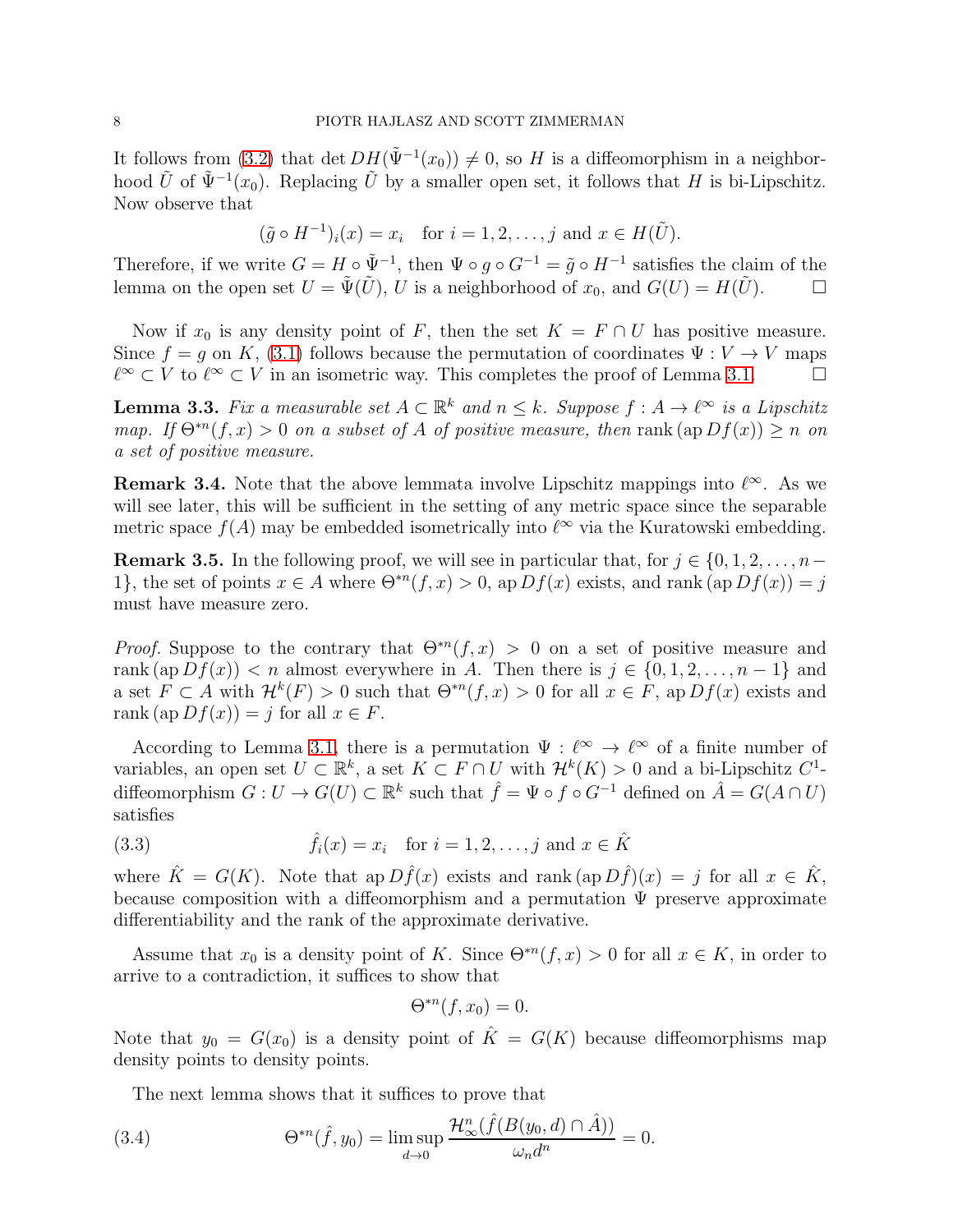Lemma 3.6. If  $\Theta^{*n}(\hat{f}, y_0) = 0$ , then  $\Theta^{*n}(f, x_0) = 0$ .

*Proof.* Let  $d > 0$  be so small that  $B(y_0, d) \subset G(U)$ . Since the diffeomorphism  $G^{-1}$  is bi-Lipschitz on  $G(U)$ , there is a constant  $\Lambda > 0$  such that

$$
B\left(x_0,\frac{d}{\Lambda}\right) \subset G^{-1}(B(y_0,d)).
$$

Since the permutation of coordinates  $\Psi : \ell^{\infty} \to \ell^{\infty}$  is an isometry, it follows that  $\mathcal{H}_{\infty}^n(\hat{f}(E)) = \mathcal{H}_{\infty}^n(f(G^{-1}(E)))$  for any set E in the domain of  $\hat{f}$ . Therefore

$$
\mathcal{H}_{\infty}^n(\hat{f}(B(y_0,d)\cap \hat{A}))=\mathcal{H}_{\infty}^n(f(G^{-1}(B(y_0,d)\cap \hat{A}))\geq \mathcal{H}_{\infty}^n(f(B(x_0,d/\Lambda)\cap A)),
$$

so

$$
\Theta^{*n}(\hat{f}, y_0) = \limsup_{d \to 0} \frac{\mathcal{H}^n_{\infty}(\hat{f}(B(y_0, d) \cap \hat{A}))}{\omega_n d^n}
$$

$$
\geq \Lambda^{-n} \limsup_{d \to 0} \frac{\mathcal{H}^n_{\infty}(f(B(x_0, d/\Lambda) \cap A))}{\omega_n (d/\Lambda)^n} = \Lambda^{-n} \Theta^{*n}(f, x_0)
$$

and the lemma follows.

To conclude the proof of [\(3.4\)](#page-7-2), we will apply the following lemma.

<span id="page-8-0"></span>**Lemma 3.7.** Assume  $d > 0$  is such that  $Q(y_0, d) \subset G(U)$  and

$$
\mathcal{H}^k(Q(y_0, d) \setminus \hat{K}) < \left(\frac{d}{M}\right)^k
$$

for some positive integer M. Then  $\hat{f}(Q(y_0, d) \cap \hat{A})$  can be covered by  $M^j$  balls of radius  $CLdM^{-1}$  for some constant  $C = C(k, n) > 0$ , where L is the Lipschitz constant of  $\hat{f}$ . In particular, we have

$$
\mathcal{H}_{\infty}^n(\hat{f}(Q(y_0,d)\cap \hat{A})) \le \omega_n (CLd)^n M^{j-n}.
$$

Before proving this lemma, we will see how it can be used to prove [\(3.4\)](#page-7-2). Let  $\varepsilon > 0$ . Fix a positive integer M such that  $(CL)^n M^{j-n} < \varepsilon$ . (This is possible since  $j - n < 0$ .) Since  $y_0$  is a density point of  $\hat{K}$ , there is  $\delta > 0$  such that for  $0 < d < \delta$ ,  $Q(y_0, d) \subset G(U)$  satisfies

$$
\mathcal{H}^{k}(Q(y_0,d)\setminus \hat{K}) < \frac{\mathcal{H}^{k}(Q(y_0,d))}{M^k} = \left(\frac{d}{M}\right)^k.
$$

Hence, by Lemma [3.7,](#page-8-0) we have

$$
\frac{\mathcal{H}^n_\infty(\widehat{f}(Q(y_0,d)\cap \hat{A}))}{\omega_n d^n}\leq (CL)^nM^{j-n}<\varepsilon\quad \text{for }0
$$

which, along with [\(1.1\)](#page-1-2), implies that  $\Theta^{*n}(\hat{f}, y_0) = 0$ . That completes the proof of [\(3.4\)](#page-7-2) once Lemma [3.7](#page-8-0) has been verified. The proof of Lemma [3.7](#page-8-0) is nearly identical to the proof of [\[6,](#page-19-1) Lemma 2.7], but we will include it here for completeness.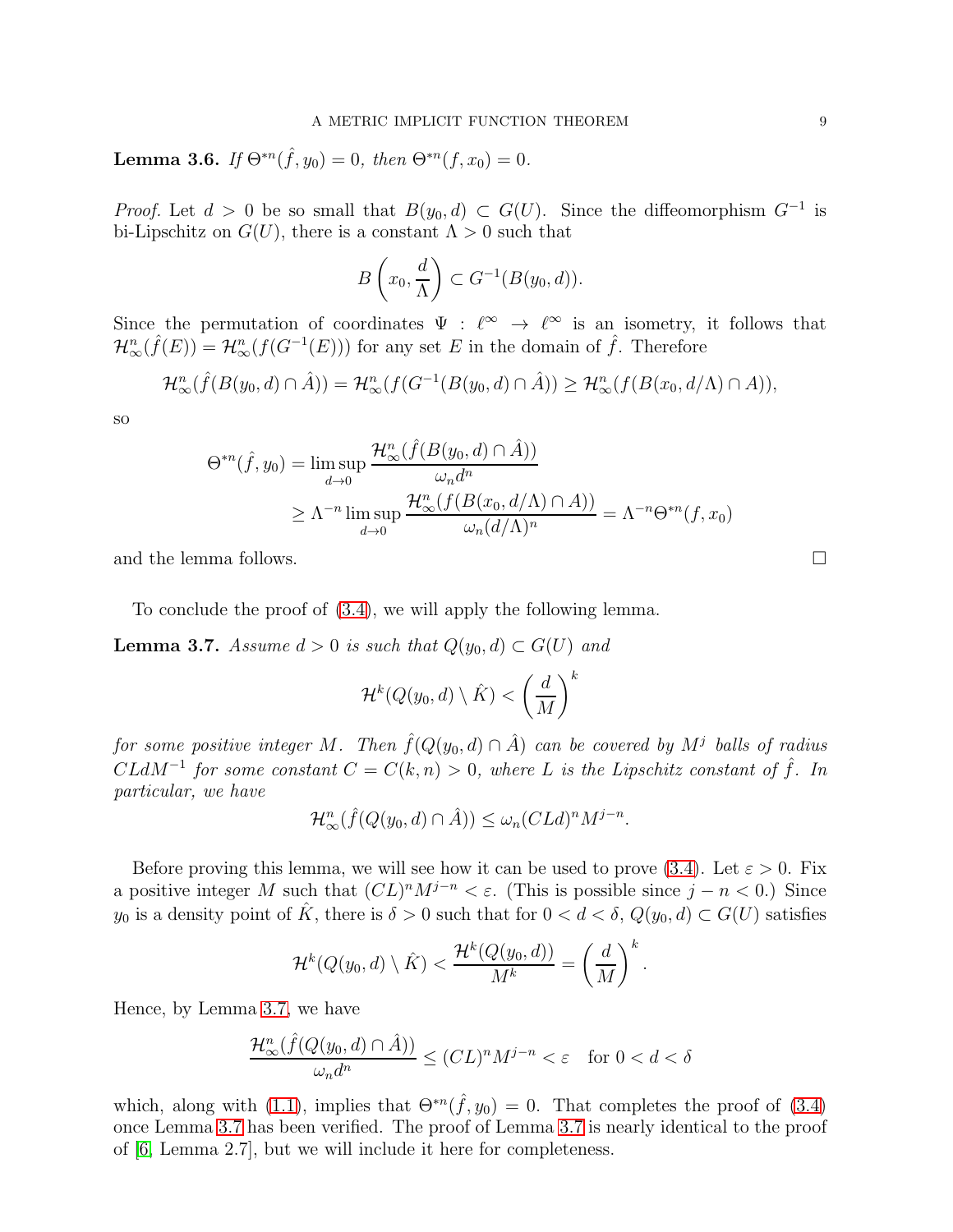*Proof of Lemma [3.7.](#page-8-0)* Assume that a positive integer  $M > 0$  and  $d > 0$  satisfy  $Q(y_0, d) \subset$  $G(U)$  and

$$
\mathcal{H}^{k}(Q(y_0,d)\setminus \hat{K}) < \left(\frac{d}{M}\right)^k.
$$

Since the result is translation invariant, we may assume without loss of generality that

$$
Q(y_0, d) = Q = [0, d]^j \times [0, d]^{k-j}.
$$

According to Lemma [2.3,](#page-4-1) the L-Lipschitz mapping  $\hat{f}: Q \cap \hat{A} \to \ell^{\infty}$  admits an L-Lipschitz extension  $\tilde{f}: Q \to \ell^{\infty}$ . According to Rademacher's theorem,  $\tilde{f}$  is component-wise differentiable for almost all points in Q.

Divide  $[0, d]^j$  into  $M^j$  cubes  $\{Q_\nu\}_{\nu=1}^{M^j}$  with pairwise disjoint interiors each of edge length  $d/M$ . It suffices to show that each set

$$
\hat{f}((Q_{\nu} \times [0, d]^{k-j}) \cap \hat{A}) \subset \tilde{f}(Q_{\nu} \times [0, d]^{k-j})
$$

is contained in an  $\ell^{\infty}$ -ball of radius  $CLdM^{-1}$  for some constant  $C = C(k, n) > 0$ . By our assumptions, for each  $\nu$  we have

$$
\mathcal{H}^{k}((Q_{\nu}\times[0,d]^{k-j})\setminus\hat{K})\leq\mathcal{H}^{k}(Q\setminus\hat{K})<\left(\frac{d}{M}\right)^{k}.
$$

Hence

$$
\mathcal{H}^k((Q_\nu \times [0, d]^{k-j}) \cap \hat{K}) > (M^{-j} - M^{-k}) d^k.
$$

According to Fubini's Theorem, we may therefore choose some  $\rho \in Q_{\nu}$  such that

<span id="page-9-0"></span>
$$
\mathcal{H}^{k-j}((\{\rho\} \times [0,d]^{k-j}) \cap \hat{K}) > (1 - M^{j-k}) d^{k-j}
$$

.

and  $\tilde{f}$  is component-wise differentiable at almost all points of  $\{\rho\} \times [0, d]^{k-j}$ . Hence

(3.5) 
$$
\mathcal{H}^{k-j}((\{\rho\} \times [0,d]^{k-j}) \setminus \hat{K}) < \left(\frac{d}{M}\right)^{k-j}
$$

According to [\(3.3\)](#page-7-3),  $\hat{f}$  fixes the first j coordinates in  $\hat{K}$ . Since  $\hat{f} = \tilde{f}$  in  $\hat{K}$  and rank  $(ap D\hat{f}(x)) = j$  everywhere in  $\hat{K}$ , it follows that  $\tilde{f}_i(x) = x_i$  for  $i = 1, 2, \ldots, j$  and  $x \in \hat{K}$  and rank  $D\tilde{f}(x) = j$  almost everywhere in  $\hat{K}$ . Therefore, the component-wise derivative of  $\tilde{f}$  along  $\{\rho\} \times [0, d]^{k-j}$  vanishes at almost all points in  $(\{\rho\} \times [0, d]^{k-j}) \cap \hat{K}$ . That is

$$
D\big(\tilde{f}\big|_{\{\rho\}\times[0,d]^{k-j}}\big)=0\quad\text{a.e. in }(\{\rho\}\times[0,d]^{k-j})\cap\hat{K}.
$$

Therefore Lemma [2.5](#page-5-2) applied to  $\tilde{f}$  :  $\{\rho\} \times [0, d]^{k-j} \to \ell^{\infty}$  (with k replaced by  $k-j$ ) together with [\(3.5\)](#page-9-0) yield

$$
\operatorname{diam}(\tilde{f}(\{\rho\} \times [0,d]^{k-j})) \leq CL\mathcal{H}^{k-j}((\{\rho\} \times [0,d]^{k-j}) \setminus \hat{K})^{1/(k-j)} \leq CLdM^{-1}.
$$

Since the distance from any point in  $Q_{\nu} \times [0, d]^{k-j}$  to the set  $\{\rho\} \times [0, d]^{k-j}$  is at most  $\text{diam}(Q_{\nu}) = \sqrt{j}dM^{-1}$  and  $\tilde{f}$  is L-Lipschitz, this implies that

$$
\textnormal{diam}(\tilde{f}(Q_{\nu}\times [0,d]^{k-j}))\leq CLdM^{-1}
$$

(for a larger value of C). This proves Lemma [3.7.](#page-8-0)

This also completes the proof of  $(3.4)$  and hence that of Lemma [3.3.](#page-7-1)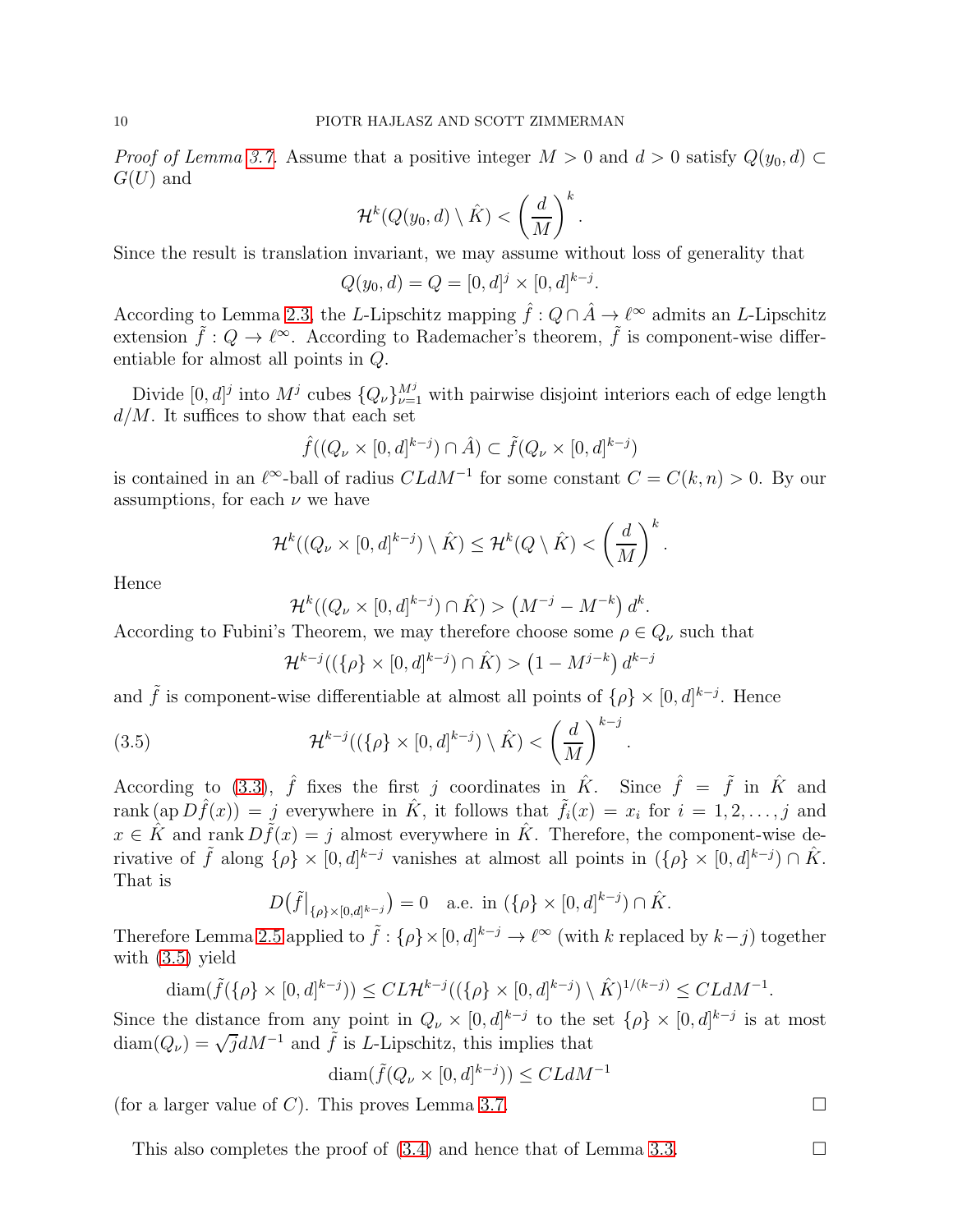We now can finish the proof of Theorem [1.1.](#page-1-0)

*Proof of Theorem [1.1.](#page-1-0)* Since  $f(A) \subset X$  is a separable metric space, there is an isometric embedding  $\kappa : f(A) \to \ell^{\infty}$  (see Lemma [2.2\)](#page-4-2). The mapping  $\kappa$  is 1-Lipschitz. According to Lemma [2.3,](#page-4-1) the map  $\kappa$  admits a 1-Lipschitz extension  $\mathcal{K}: X \to \ell^{\infty}$ .

Then  $\bar{f} = \mathcal{K} \circ f = \kappa \circ f : A \to \ell^{\infty}$  is Lipchitz and  $\Theta^{*n}(\bar{f}, x) > 0$  on a subset of A with positive measure (composition with an isometric map does not change the upper density).

It follows from Lemma [3.3](#page-7-1) (with  $k = n + m$ ) that rank ap  $D\bar{f} \ge n$  on a set of positive measure. Therefore, according to Lemma [3.1,](#page-6-0) there is an open set  $U \subset \mathbb{R}^{n+m}$ , a subset  $K \subset A \cap U$  with  $\mathcal{H}^{n+m}(K) > 0$ , a bi-Lipschitz  $C^1$ -diffeomorphism  $G: U \to G(U) \subset \mathbb{R}^{n+m}$ and a permutation of finitely many coordinates  $\Psi : \ell^{\infty} \to \ell^{\infty}$  such that

(3.6) 
$$
(\Psi \circ \bar{f} \circ G^{-1})_i(x) = x_i \text{ for } i = 1, 2, ..., n \text{ and } x \in G(K).
$$

Let

<span id="page-10-0"></span>
$$
P: \ell^{\infty} \to \mathbb{R}^n, \quad P(x_1, x_2, \ldots) = (x_1, x_2, \ldots, x_n)
$$

be the projection onto the first n coordinates. Then P is 1-Lipschitz as a mapping to  $\mathbb{R}^n$ equipped with the  $\ell_n^{\infty}$  norm,  $\|(x_1, \ldots, x_n)\|_{\infty} = \max_i |x_i|$  and  $\sqrt{n}$ -Lipschitz as a mapping to  $\mathbb{R}^n$  with the Euclidean metric. Therefore, it follows that the mapping

$$
\pi: X \to \mathbb{R}^n, \quad \pi = P \circ \Psi \circ \mathcal{K}
$$

is 1-Lipschitz as a mapping to  $\mathbb{R}^n$  equipped with the norm  $\ell_n^{\infty}$  and  $\sqrt{n}$ -Lipschitz as a mapping to  $\mathbb{R}^n$  with the Euclidean metric (see Remark [1.3\)](#page-1-3).

If we swith to notation

$$
(x,y)=(x_1,\ldots,x_n,y_1,\ldots,y_m):=(x_1,\ldots,x_n,x_{n+1},\ldots,x_{n+m}),
$$

then clearly, [\(3.6\)](#page-10-0) means that  $(\pi \circ f \circ G^{-1})(x, y) = x$  for  $(x, y) \in G(K)$  which completes the proof of the statement (B).

To prove (A), suppose to the contrary that  $\mathcal{H}^n(f(A)) = 0$ . Then  $\mathcal{H}^n(f(K)) = 0$  and hence

<span id="page-10-1"></span>(3.7) 
$$
\mathcal{H}^n((\pi \circ f \circ G^{-1})(G(K))) = \mathcal{H}^n(\pi(f(K))) \le (\sqrt{n})^n \mathcal{H}^n(f(K)) = 0,
$$

because the  $\sqrt{n}$ -Lipschitz map  $\pi$  can increase the  $\mathcal{H}^n$ -measure no more than by a factor  $(\sqrt{n})^n$ . On the other hand,  $G(K)$  has positive  $\mathcal{H}^{n+m}$ -measure so it follows from Fubini's theorem that its projection  $(\pi \circ f \circ G^{-1})(G(K))$  onto the first n-coordinates has positive  $\mathcal{H}^n$ -measure which contradicts [\(3.7\)](#page-10-1).

Parts (C) and (D) are easy consequences of part (B) as follows. Write  $F = f \circ G^{-1}$ .

Let  $(x', y') \in F^{-1}(F(x, y)) \cap G(K)$ . Then  $F(x', y') = F(x, y)$  so  $x' = \pi(F(x', y')) =$  $\pi(F(x, y)) = x$  and hence  $(x', y') = (x, y') \in \{x\} \times \mathbb{R}^m$  which proves (C).

To prove (D), fix  $y \in \mathbb{R}^m$  and let  $(x_1, y), (x_2, y) \in G(K)$ . Let  $\Lambda$  be the Lipschitz constant of F on  $G(K)$ . Since  $\pi: X \to (\mathbb{R}^n, \ell_n^{\infty})$  is 1-Lipschitz we have

$$
n^{-1/2}|x_1 - x_2| \le ||x_1 - x_2||_{\infty} = ||\pi(F(x_1, y)) - \pi(F(x_2, y))||_{\infty}
$$
  
\n
$$
\le d(F(x_1, y), F(x_2, y)) \le \Lambda |x_1 - x_2|
$$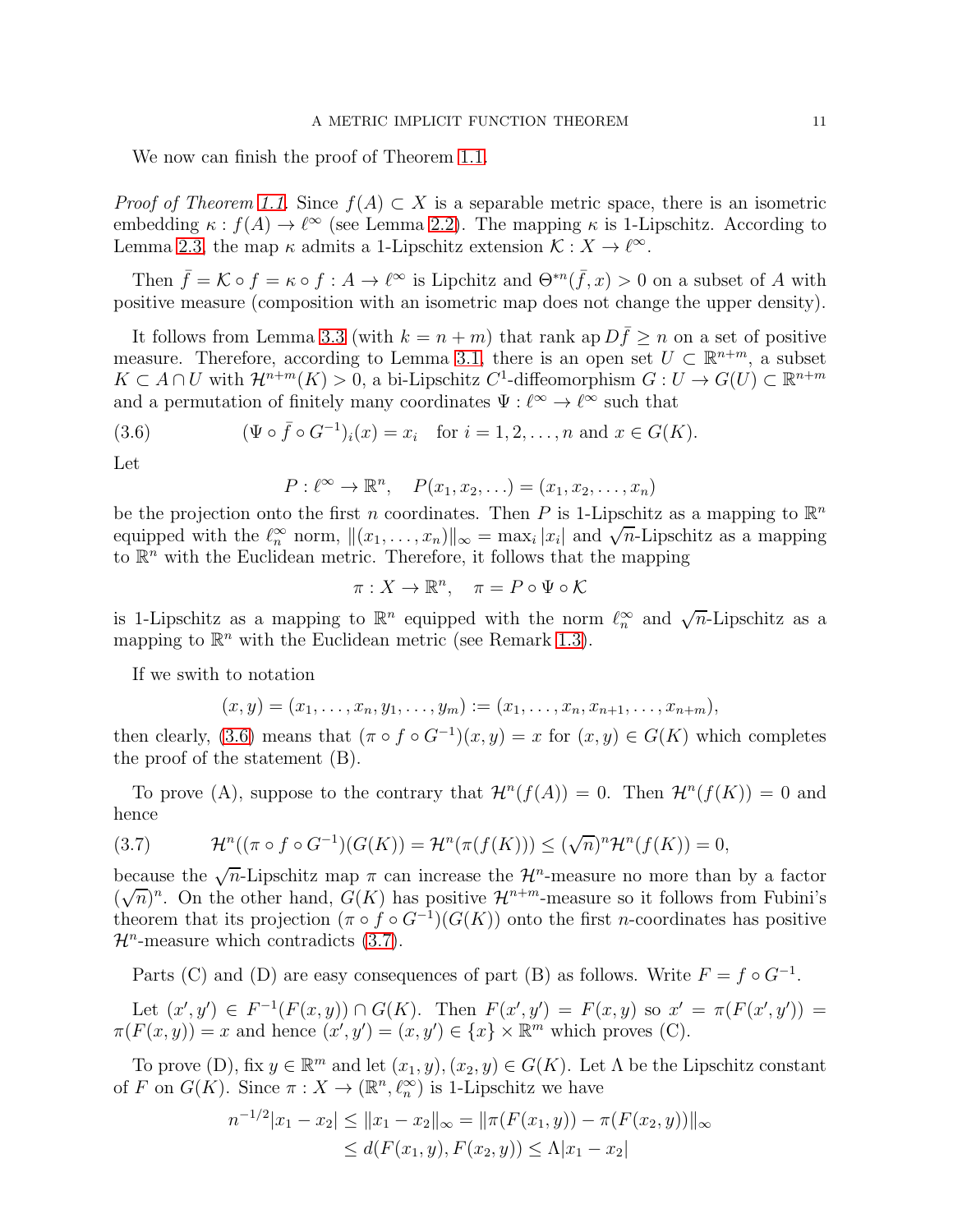<span id="page-11-0"></span>which proves (D) along with the estimate [\(1.2\)](#page-1-1). The proof is complete.  $\Box$ 

# 4. Proof of Corollary [1.8](#page-2-3)

Since  $\Theta^{*n}(f,x) > 0$  almost everywhere in A, we can exhaust A up to a set of  $\mathcal{H}^{n+m}$ measure zero by a countable family of pairwise disjoint sets of positive  $\mathcal{H}^{n+m}$  measure  ${K_i}$ , where each of the sets  $K = K_i$  satisfies claim (B) of Theorem [1.1.](#page-1-0) Say  ${G_i}$  are the associated bi-Lipschitz  $C<sup>1</sup>$ -diffeomorphisms.

Let  $W = \bigcup_{i=1}^{\infty} K_i$  and  $Z = A \setminus W$  so  $\mathcal{H}^{n+m}(Z) = 0$ . Let  $f_i = f|_{K_i}$  and let  $F_i =$  $f_i \circ G_i^{-1}$ . Since  $F_i$  is defined on  $G_i(K_i)$  only, we have from part (C) of Theorem [1.1](#page-1-0) that for any  $z \in X$ ,  $F_i^{-1}(z)$  is contained in an m-dimensional affine subspace of  $\mathbb{R}^{n+m}$  and hence  $f_i^{-1}(z) = G_i^{-1}(F_i^{-1}(z))$  is contained in an m-dimensional submanifold (of class  $C^1$ ). Therefore, for any  $z \in X$ ,

$$
f^{-1}(z) \cap W = \bigcup_{i=1}^{\infty} f_i^{-1}(z)
$$

<span id="page-11-2"></span>is countably  $\mathcal{H}^m$ -rectifiable as it is contained in a countable union of m-manifolds, and it remains to observe from Corollary [2.7](#page-6-4) that  $\mathcal{H}^m(f^{-1}(z) \setminus W) = \mathcal{H}^m(f^{-1}(z) \cap Z) = 0$  for  $\mathcal{H}^n$ almost all  $z \in X$ .

### 5. Comparing Theorems [1.1](#page-1-0) and [1.9](#page-2-0)

Recall the  $(n, m)$ -Hausdorff content which was defined in  $(1.5)$ . As mentioned in the introduction, the assumption that  $\Theta^{*n}(f, x) > 0$  on a set of positive measure in Theo-rem [1.1](#page-1-0) is weaker than the assumption of positive  $(n, m)$ -Hausdorff content of a cube in Theorem [1.9.](#page-2-0) We see this fact in the following proposition, the proof of which follows easily from the Vitali Covering Theorem.

<span id="page-11-1"></span>**Proposition 5.1.** Suppose  $Q \subset \mathbb{R}^{n+m}$  is a cube, X is a metric space, and  $f: Q \to X$  is Lipschitz. Then

$$
\mathcal{H}_{\infty}^{n,m}(f,Q) \le \frac{\omega_n}{2^n}(n+m)^{n/2} \int_Q \Theta_*^n(f,x) dx \le \frac{\omega_n}{2^n}(n+m)^{n/2} \int_Q \Theta^{*n}(f,x) dx.
$$

*Proof.* In this proof  $Q(x, d)$  and  $\overline{Q}(x, d)$  will denote open and closed cubes in  $\mathbb{R}^{n+m}$  respectively. Note that  $Q(x, d) \subset B(x, \lambda d)$ , where  $\lambda = \frac{\sqrt{n+m}}{2}$  $\frac{n+m}{2}$ .

The function  $\Theta_*^n(f, \cdot)$  is integrable on Q since it is bounded. Fix  $\varepsilon > 0$ . Denote by A the set of all points in the interior of Q which are Lebesgue points of the function  $\Theta_*^n(f, \cdot)$ . Fix a point  $x \in A$ , and choose  $d_x > 0$  small enough so that  $Q(x, d_x) \subset B(x, \lambda d_x) \subset Q$ . Choose a sequence  $\{d_x^i\}_{i=1}^{\infty}$  with  $d_x > d_x^i \searrow 0$  satisfying the following for each  $d = d_x^i$ .

$$
\Theta_*^n(f, x) \le \frac{1}{|Q(x,d)|} \int_{Q(x,d)} \Theta_*^n(f, y) dy + \frac{\varepsilon}{2}
$$

and

$$
\frac{\mathcal{H}^n_{\infty}(f(Q(x,d)))}{\omega_n(\lambda d)^n} \le \frac{\mathcal{H}^n_{\infty}(f(B(x,\lambda d)))}{\omega_n(\lambda d)^n} \le \Theta_*^n(f,x) + \frac{\varepsilon}{2}.
$$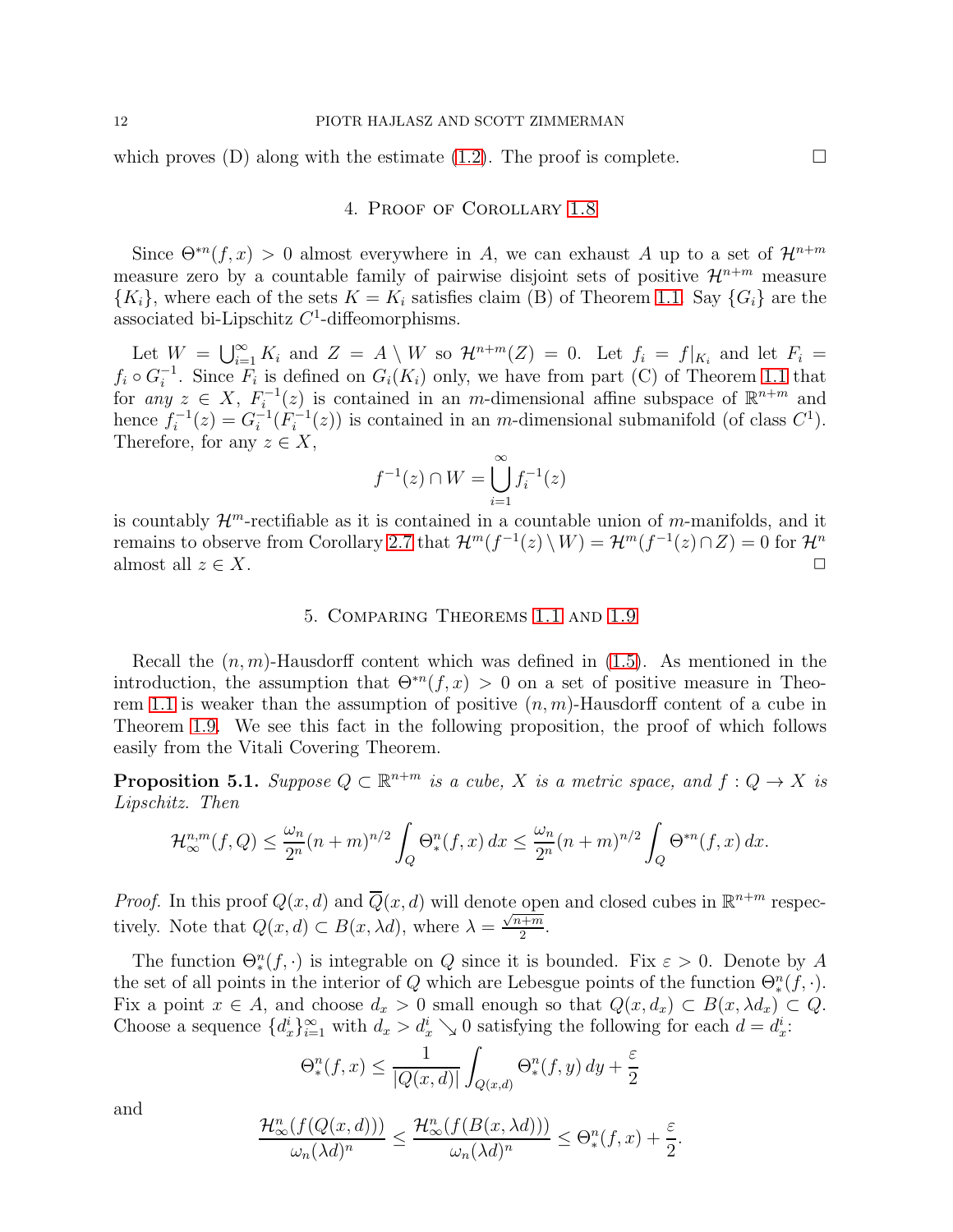Both inequalities imply that

$$
\mathcal{H}^n_\infty(f(Q(x,d)))d^m \le \omega_n\lambda^n \left(\int_{Q(x,d)} \Theta^n_*(f,y) \, dy + \varepsilon d^{n+m}\right) \quad \text{for all } x \in A \text{ and all } d = d^i_x.
$$

The collection of closed cubes

$$
\mathcal{Q} = \{ \overline{Q}(x, d_x^i) : x \in A, i \in \mathbb{N} \}
$$

is a fine Vitali covering of A. Thus there is a countable, pairwise disjoint collection of cubes  $\{Q(x_j, d_j)\}\$ in  $\mathcal Q$  so that

$$
\mathcal{H}^{n+m}\left(Q\setminus\bigcup_j Q(x_j,d_j)\right)=\mathcal{H}^{n+m}\left(A\setminus\bigcup_j\overline{Q}(x_j,d_j)\right)=0.
$$

Since the cubes  $Q(x_j, d_j)$  are open, pairwise disjoint, contained in  $Q$ , and they cover  $Q$  up to a set of measure zero, the definition of  $\mathcal{H}_{\infty}^{n,m}(f,Q)$  yields

$$
\mathcal{H}_{\infty}^{n,m}(f,Q) \leq \sum_{j} \mathcal{H}_{\infty}^{n}(f(Q(x_j,d_j)))d_j^m \leq \omega_n\lambda^n \left(\sum_{j} \int_{Q(x_j,d_j)} \Theta_*^n(f,y) dy + \varepsilon \sum_{j} d_j^{n+m}\right)
$$

$$
= \omega_n\lambda^n \left(\int_Q \Theta_*^n(f,y) dy + \varepsilon |Q|\right).
$$

Sending  $\varepsilon \to 0$  gives the desired result.

The next result shows that  $\Theta_*^n(f, x)$  is in fact equal to the Jacobian of f when f is a Lipschitz mapping to  $\mathbb{R}^n$ . This result is related to Lemma [3.3.](#page-7-1) Consider a mapping  $f: \mathbb{R}^{n+m} \to \mathbb{R}^n$  which is differentiable at  $x \in \mathbb{R}^{n+m}$ . Define the Jacobian  $|J^n f|(x)$  at x as follows:

<span id="page-12-1"></span>
$$
|J^n f|(x) = \sqrt{\det(Df)(Df)^T(x)}.
$$

Geometrically, it follows that, when rank  $Df(x) = n$ , the Jacobian satisfies

(5.1) 
$$
|J^n f|(x) = \frac{\mathcal{H}^n(W_{x,r})}{\omega_n r^n} \text{ for any } r > 0,
$$

where

<span id="page-12-0"></span>(5.2) 
$$
W_{x,r} = f(x) + Df(x)(B(0,r)) \text{ for } B(0,r) \subset T_x \mathbb{R}^{n+m}
$$

is the ellipsoid approximation (in  $\mathbb{R}^n$ ) of  $f(B(x, r))$ . This Jacobian plays an important role in the so called co-area formula [\[16,](#page-19-14) Theorem 2.7.3].

Observe that if  $\pi : T_x \mathbb{R}^{n+m} \to (\ker Df(x))^{\perp} \subset T_x \mathbb{R}^{n+m}$  is the orthogonal projection onto the *n*-dimensional subspace  $(\ker Df(x))^{\perp}$ , then  $W_{x,r} = f(x) + Df(x)(\pi(B(0,r)))$ , so  $W_{x,r}$  is (up to a translation by the vector  $f(x)$ ) the image of the *n*-dimensional ball  $\pi(B(0,r)) \subset (\ker Df(x))^{\perp}$  of radius r under the linear map  $Df(x)$ . That is,  $|J^n f|(x)$  is the ratio of the volume of the ellipsoid  $W_{x,r}$  to the volume of  $\pi(B(0,r))$ .

If the rank of  $Df(x)$  is less than n, we have  $|J^n f|(x) = 0$ . Therefore  $|J^n f|(x) > 0$  if and only if rank  $Df(x) = n$ . We similarly define the Jacobian of any Lipschitz mapping  $f: \mathbb{R}^{n+m} \supset A \to \mathbb{R}^n$  using the approximate derivative.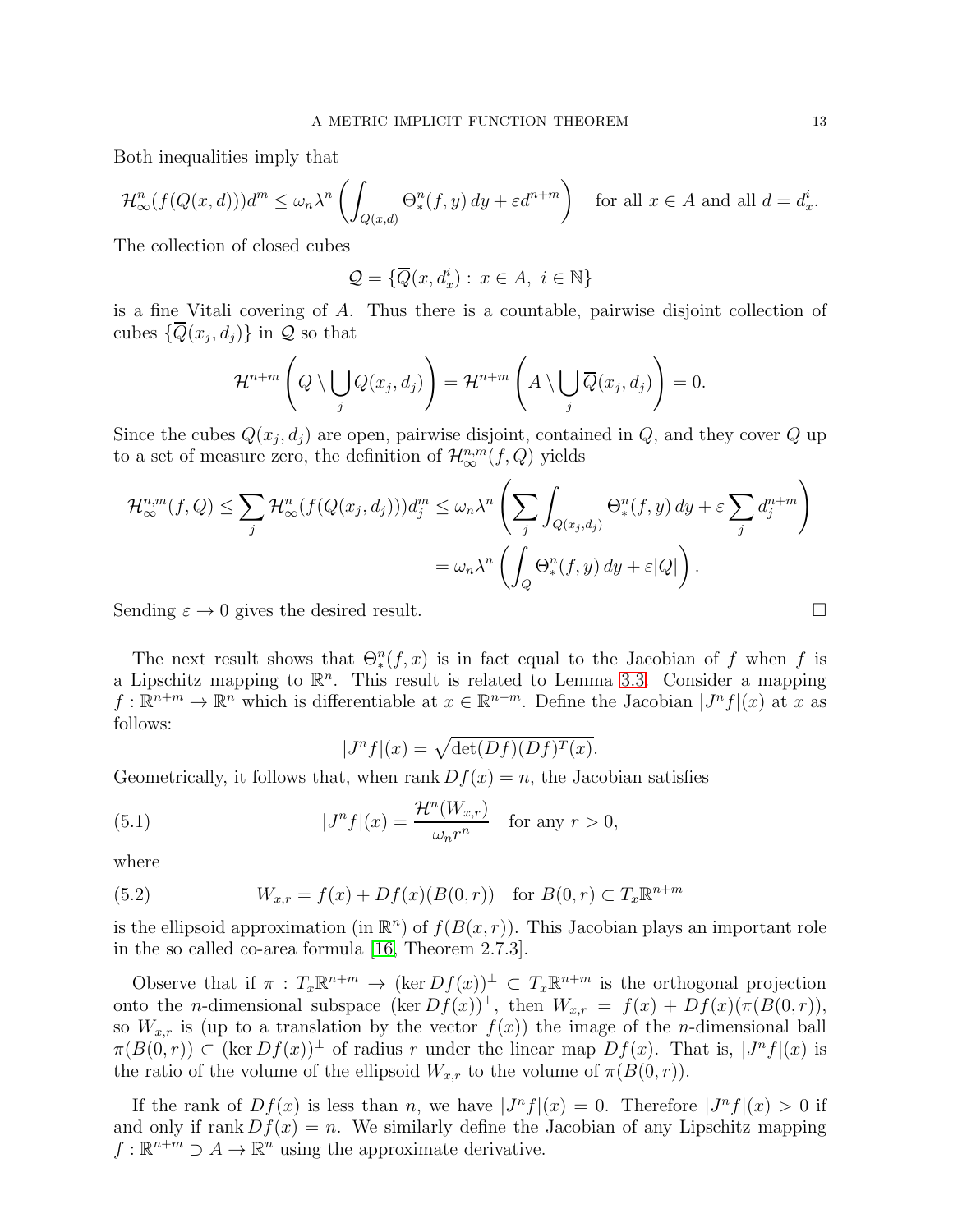<span id="page-13-0"></span>**Proposition 5.2.** Let  $f : A \to \mathbb{R}^n$  be a Lipschitz map defined on a measurable set  $A \subset \mathbb{R}^n$  $\mathbb{R}^{n+m}$ . Then

<span id="page-13-1"></span>(5.3) 
$$
\Theta_*^n(f, x) = \Theta^{*n}(f, x) = |J^n f|(x)
$$

for almost every  $x \in A$ .

Note that combining this result with Proposition [5.1](#page-11-1) gives the following for any cube  $Q \subset \mathbb{R}^{n+m}$  and any Lipschitz  $f: Q \to \mathbb{R}^n$ :

<span id="page-13-4"></span>(5.4) 
$$
\mathcal{H}_{\infty}^{n,m}(f,Q) \leq \frac{\omega_n}{2^n} (n+m)^{n/2} \int_Q |J^n f|(x) \, dx.
$$

This inequality is essentially Lemma 6.13 in [\[2\]](#page-19-0).

*Proof.* Assume first that  $f : \mathbb{R}^{n+m} \to \mathbb{R}^n$  is an *L*-Lipschitz mapping defined on all of  $\mathbb{R}^{n+m}$ . It suffices to prove that  $(5.3)$  holds true at all points of differentiability of f.

Let  $x \in \mathbb{R}^{n+m}$  be a point of differentiability of f. Given  $L > \varepsilon > 0$ , there is  $\delta > 0$  such that

<span id="page-13-3"></span>(5.5) 
$$
|f(y) - f(x) - Df(x)(y - x)| < \varepsilon r \quad \text{for all } 0 < r < \delta \text{ and } y \in B(x, r).
$$

Assume first that  $|J^n f|(x) = 0$ . We will show that  $\Theta_*^n(f, x) = \Theta^{*n}(f, x) = 0$ .

Let  $W_x = f(x) + Df(x)(T_x \mathbb{R}^{n+m})$  be an affine space through  $f(x)$  (which is the image of the derivative in  $\mathbb{R}^n$ ). Since  $|J^n f|(x) = 0$ , we have that dim  $W_x \le n - 1$  and hence

<span id="page-13-2"></span>(5.6) 
$$
f(B(x,r)) \subset B(f(x),Lr) \cap \{z \in \mathbb{R}^n : dist(z,W_x) < \varepsilon r\} \quad \text{for } 0 < r < \delta.
$$

Since dim  $W_x = k \leq n-1$  we have that

$$
\mathcal{H}_{\infty}^{n}(f(B(x,r))) \leq C(n)\varepsilon L^{n-1}r^{n}.
$$

Indeed, the k-dimensional affine ball  $B(f(x), Lr) \cap W_x \subset \mathbb{R}^n$  can be covered by

$$
C\left(\frac{Lr}{\varepsilon r}\right)^k \le C\left(\frac{L}{\varepsilon}\right)^{n-1}
$$

balls in  $\mathbb{R}^n$  of radius  $\varepsilon r$  and centered at the points of  $B(f(x), Lr) \cap W_x$ . Then the balls with radii  $2\varepsilon r$  and the same centers cover the set on the right hand side of [\(5.6\)](#page-13-2), and hence they also cover  $f(B(x, r))$ . Since a ball of radius  $2\varepsilon r$  has diameter  $4\varepsilon r$  we have that

$$
\mathcal{H}_{\infty}^{n}(f(B(x,r))) \leq \frac{\omega_{n}}{2^{n}}(4\epsilon r)^{n}C\left(\frac{L}{\epsilon}\right)^{n-1} = C(n)\omega_{n}\epsilon r^{n}L^{n-1}.
$$

Therefore,

$$
\frac{\mathcal{H}^n_\infty(f(B(x,r)))}{\omega_n r^n} \le C \varepsilon L^{n-1} \quad \text{for } 0 < r < \delta
$$

which readily yields  $\Theta_*^n(f, x) = \Theta^{*n}(f, x) = 0.$ 

Assume now that  $J^n f(x) > 0$ . Let  $W_{x,r} = f(x) + Df(x)(B(0,r))$  be the ellipsoid considered in [\(5.2\)](#page-12-0). Let  $0 < \lambda_1 \leq \lambda_2 \leq \ldots \leq \lambda_n$  be the singular values of  $Df(x)$  i.e., the lengths of the semiaxes of  $W_{x,r}$  are  $0 < \lambda_1 r \leq \lambda_2 r \leq \ldots \leq \lambda_n r$ .  $(\lambda_1 > 0$  because  $|J^n f|(x) > 0$ ).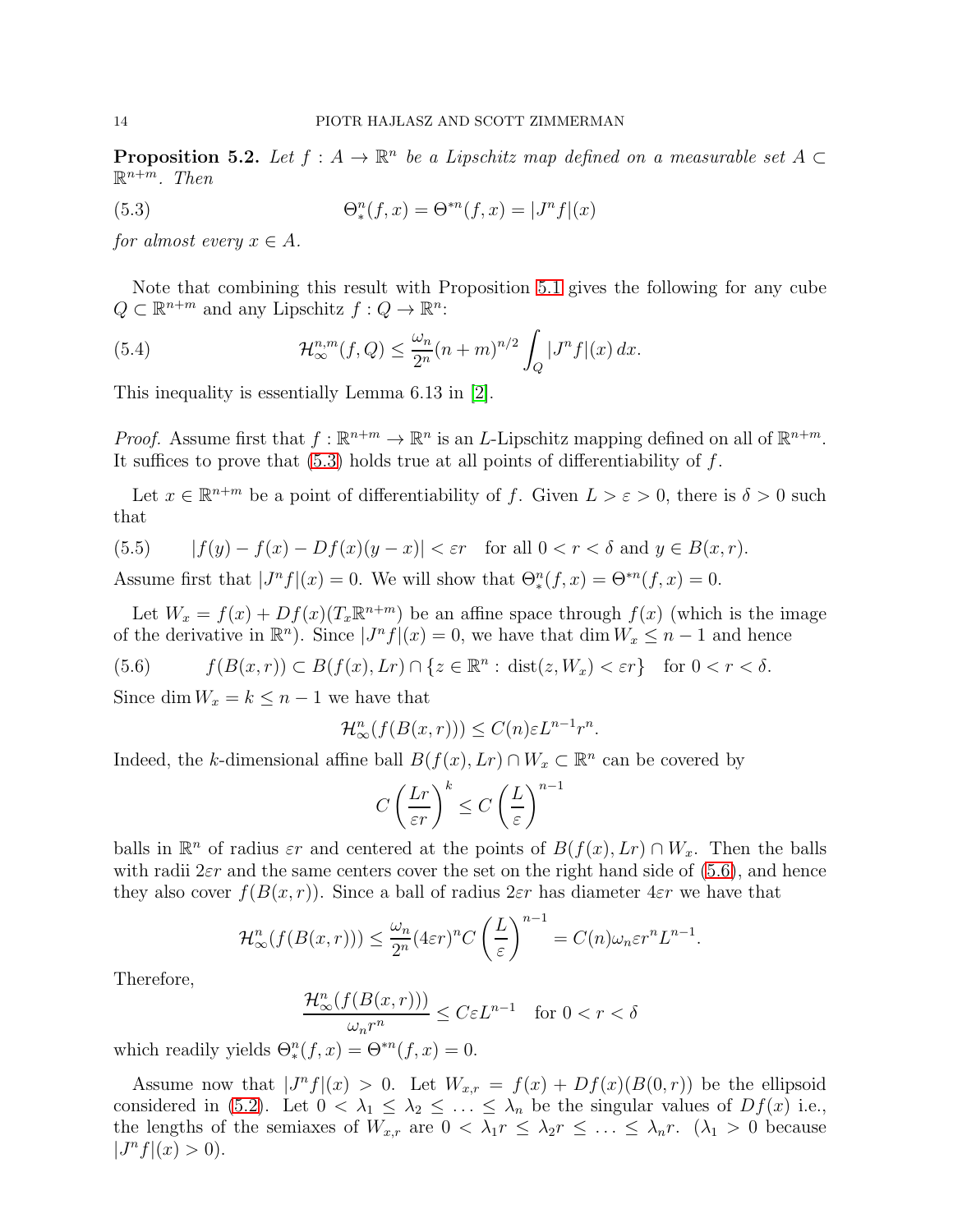Consider the three concentric and homothetic ellipsoids (we further assume  $0 < \varepsilon < \lambda_1$ ) so  $1 - \varepsilon/\lambda_1 > 0$ )

$$
W_{x,(1-\varepsilon/\lambda_1)r} \subset W_{x,r} \subset W_{x,(1+\varepsilon/\lambda_1)r}.
$$

The distance between the boundary of the ellipsoid  $W_{x,r}$  and the boundaries of each of the other two ellipsoids equals  $\varepsilon r$  since the distance between the homothetic ellipsoids is measured along the shortest semiaxes (as an easy exercise for the Lagrange multipliers). Therefore it follows from [\(5.5\)](#page-13-3) that

(5.7) 
$$
W_{x,(1-\varepsilon/\lambda_1)r} \subset f(B(x,r)) \subset W_{x,(1+\varepsilon/\lambda_1)r} \text{ for } 0 < r < \delta.
$$

Indeed, the right inclusion follows immediately from [\(5.5\)](#page-13-3). The proof of the left inclusion is more intricate. Suppose to the contrary that

<span id="page-14-0"></span>
$$
z \in W_{x,(1-\varepsilon/\lambda_1)r} \setminus f(B(x,r)).
$$

Then using a 'radial' projection from  $z$  and estimate  $(5.5)$  one can construct a retraction of the ellipsoid  $W_{x,r}$  to its boundary which is a contradiction. We leave details of a construction of a retraction to the reader.

It follows from Lemma [2.1](#page-4-3) and [\(5.1\)](#page-12-1) that for any  $R > 0$ 

$$
\mathcal{H}_{\infty}^{n}(W_{x,R}) = \mathcal{H}^{n}(W_{x,R}) = |J^{n}f|(x)\omega_{n}R^{n}
$$

so [\(5.7\)](#page-14-0) implies that for  $0 < r < \delta$  we have

$$
|J^n f|(x)\left(1-\frac{\varepsilon}{\lambda_1}\right)^n \le \frac{\mathcal{H}_{\infty}^n(f(B(x,r)))}{\omega_n r^n} \le |J^n f|(x)\left(1+\frac{\varepsilon}{\lambda_1}\right)^n
$$

and letting  $\varepsilon \to 0$  yields [\(5.3\)](#page-13-1).

Note that the proof presented above is enough to establish [\(5.4\)](#page-13-4).

We can now proceed to the proof of the result in the general case when  $f : \mathbb{R}^{n+m} \supset A \to$  $\mathbb{R}^n$  is Lipschitz.

Let  $\tilde{f}$ :  $\mathbb{R}^{n+m} \to \mathbb{R}^n$  be a Lipschitz extension of f. Assume that L is the Lipschitz constant of  $\tilde{f}$ . Note that  $|J^n f| = |J^n \tilde{f}|$  at almost all points of A, and, by the proof presented above,  $|J^n\tilde{f}|(x) = \Theta_*^n(\tilde{f},x) = \Theta^{*n}(\tilde{f},x)$  for almost all  $x \in \mathbb{R}^{n+m}$ . Note also that  $\Theta^{*n}(\tilde{f},x) \geq \Theta^{*n}(f,x)$ , because in the case of  $\Theta^{*n}(\tilde{f},x)$  we consider the Hausdorff content of  $\tilde{f}(B(x,r))$  while in the case of  $\Theta^{*n}(f,x)$  we only consider the Hausdorff content of  $f(B(x, r) \cap A) = \tilde{f}(B(x, r) \cap A)$ .

Since for almost all  $x \in A$  we have

$$
|J^n f|(x) = |J^n \tilde{f}|(x) = \Theta_*^n(\tilde{f}, x) = \Theta^{*n}(\tilde{f}, x) \ge \Theta^{*n}(f, x) \ge \Theta_*^n(f, x),
$$

it suffices to show that

(5.8) 
$$
\Theta_*^n(f, x) \ge |J^n \tilde{f}|(x) \text{ for almost all } x \in A.
$$

For almost all  $x \in A$  such that  $|J^n f|(x) = 0$ , this is particularly easy. Indeed, we have

<span id="page-14-1"></span>
$$
\Theta_*^n(f, x) \ge 0 = |J^n f|(x) = |J^n \tilde{f}|(x),
$$

so [\(5.8\)](#page-14-1) is obvious.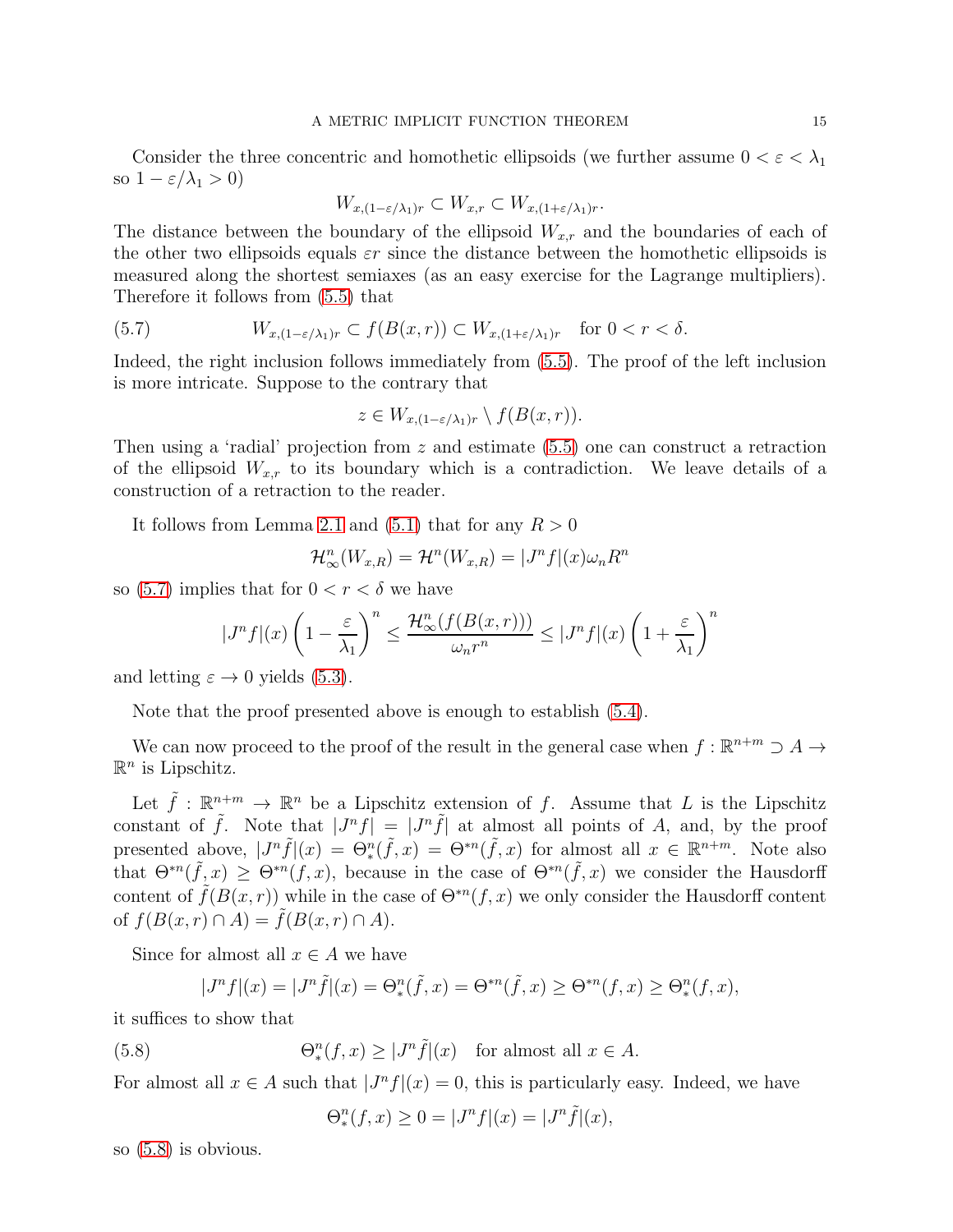We are left with the case when  $|J^n f|(x) > 0$ . Since we want to prove [\(5.8\)](#page-14-1) almost everywhere, we can assume that x is a density point of A and  $\tilde{f}$  is differentiable at x. Then  $|J^n\tilde{f}|(x) = \Theta^{*n}(\tilde{f},x) = \Theta^{n}_{\tilde{f}}(\tilde{f},x), \text{ ap } Df(x) = D\tilde{f}(x), \text{ and } |J^n\tilde{f}|(x) = |J^n f|(x) > 0.$  In particular, we have rank  $D\tilde{f}(x) = n$ .

The idea of the rest of the proof is simple. Since x is a density point of  $A$ , for small  $r > 0$ , the content  $\mathcal{H}_{\infty}^n(f(B(x,r) \cap A)) = \mathcal{H}^n(\tilde{f}(B(x,r) \cap A))$  is not much smaller than  $\mathcal{H}^n(\tilde{f}(B(x,r))) = \mathcal{H}^n_{\infty}(\tilde{f}(B(x,r)))$ . Therefore dividing by  $\omega_n r^n$  and passing to the liminf as  $r \to 0$  gives

$$
\liminf_{r \to 0} \frac{\mathcal{H}^n_\infty(f(B(x, r) \cap A))}{\omega_n r^n} + \varepsilon \ge \liminf_{r \to 0} \frac{\mathcal{H}^n_\infty(\tilde{f}(B(x, r)))}{\omega_n r^n} = \Theta_*^n(\tilde{f}, x) = |J^n \tilde{f}|(x)
$$

for all  $\varepsilon > 0$ . Thus the main focus in the argument presented below is proving the phrase "is not much smaller". While the idea of the proof presented below is very geometric and relatively simple, the details are not.

By translating the coordinate system we may assume that  $x = 0$ . The ellipsoid  $W_{0,r} =$  $\tilde{f}(0) + D\tilde{f}(0)(B(0,r))$  is the image of the ball  $B^{n+m}(0,r) \subset T_0\mathbb{R}^{n+m}$ . By abusing notation we will identify the tangent space  $T_0 \mathbb{R}^{n+m}$  with  $\mathbb{R}^{n+m}$ . For example the same notation will be used for the ball  $B^{n+m}(0, r)$  in the tangent space  $T_0 \mathbb{R}^{n+m}$ , and for the ball  $B^{n+m}(0, r) =$  $0 + B^{n+m}(0, r)$  in  $\mathbb{R}^{n+m}$ .

Since rank  $D\tilde{f}(0) = n$ , we have dim ker  $D\tilde{f}(0) = m$ . Rotating the coordinate system in  $\mathbb{R}^{n+m}$  we may assume that

$$
\mathbb{R}^{n+m} = T_0 \mathbb{R}^{n+m} = (\ker D\tilde{f}(0))^{\perp} \oplus (\ker D\tilde{f}(0)) = \mathbb{R}^n \oplus \mathbb{R}^m.
$$

Let

$$
\pi:\mathbb{R}^n\oplus\mathbb{R}^m\to\mathbb{R}^n\oplus\{0\}\subset\mathbb{R}^n\oplus\mathbb{R}^m
$$

be the orthogonal projection. Note that the  $n$ -dimensional ball in the tangent space

<span id="page-15-0"></span>
$$
B_0^n(r) := \pi(B^{n+m}(0,r)) = (\mathbb{R}^n \times \{0\}) \cap B^{n+m}(0,r) \subset T_0 \mathbb{R}^{n+m}
$$

has radius r and

$$
W_{0,r} = \tilde{f}(0) + D\tilde{f}(0)(B_0^n(r)).
$$

Let  $\varepsilon > 0$  be given, then there is a positive integer M such that

(5.9) 
$$
|J^n\tilde{f}|(0)\left(1-\frac{\sqrt{2}}{\lambda_1M}\right)^n\left(1-\frac{1}{2M}\right)-\frac{L^n}{2M}\geq |J^n\tilde{f}|(0)-\varepsilon,
$$

where  $0 < \lambda_1 \leq \lambda_2 \leq \ldots \leq \lambda_n$  are the singular values of  $D\widehat{f}(0)$ .

For any  $r > 0$  and any  $0 < t < 1$  let

$$
V_{t,r} = (\mathbb{R}^n \times B^m(0, tr)) \cap B^{n+m}(0, r)
$$

be the tr-cylinder around  $B_0^n(r)$  inside of the ball  $B^{n+m}(0,r)$ . Clearly  $\mathcal{H}^{n+m}(V_{t,r})$  $\omega_n r^n \cdot \omega_m(tr)^m$  because  $V_{t,r} \subset B^n(0,r) \times B^m(0,tr)$ . Also, when t is small, the volume of  $V_{t,r}$  must be close to the volume of this product of balls in the following sense:

$$
\lim_{t \to 0} \frac{\mathcal{H}^{n+m}(V_{t,r})}{\omega_n r^n \cdot \omega_m (tr)^m} = 1.
$$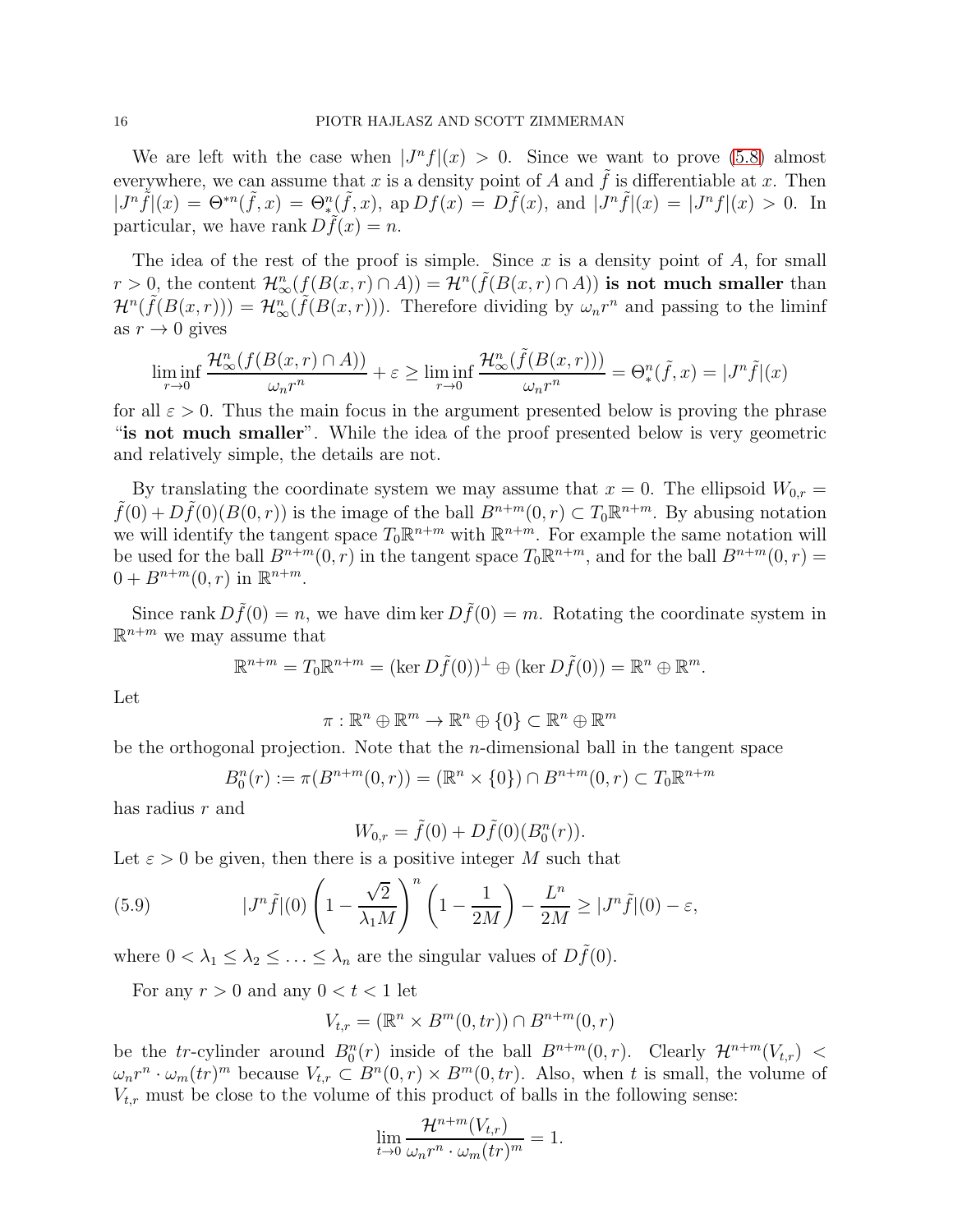Thus there is  $0 < t_M < (1 - \frac{1}{2M})$  $\frac{1}{2M}$ )<sup>1/n</sup> such that

(5.10) 
$$
\left(1-\frac{1}{4M}\right)\omega_n\omega_m r^{n+m}t_M^m < \mathcal{H}^{n+m}(V_{t_M,r}) < \omega_n\omega_m r^{n+m}t_M^m.
$$

Note that  $t_M$  depends on M but not on r because  $V_{t,r} = rV_{t,1}$  (where  $rE := \{rx : x \in E\}$ for  $E \subset \mathbb{R}^{n+m}$ ).

Since  $0 \in A$  is a density point of A, we may choose  $\delta > 0$  depending on M so that for  $0 < r < \delta$  we have

(5.11) 
$$
\mathcal{H}^{n+m}(V_{t_M,r} \setminus A) \leq \mathcal{H}^{n+m}(B^{n+m}(0,r) \setminus A) < \frac{1}{4M} \omega_n \omega_m r^{n+m} t_M^m
$$

and hence

<span id="page-16-0"></span>
$$
(5.12)\quad \mathcal{H}^{n+m}(V_{t_M,r}\cap A)=\mathcal{H}^{n+m}(V_{t_M,r})-\mathcal{H}^{n+m}(V_{t_M,r}\setminus A)>\left(1-\frac{1}{2M}\right)\omega_n\omega_m r^{n+m}t_M^m.
$$

Since  $\tilde{f}$  is differentiable at 0, we may also assume (by taking, if necessary, a smaller  $\delta > 0$ depending on  $M$ ) that

<span id="page-16-2"></span>(5.13) 
$$
|\tilde{f}(y) - \tilde{f}(0) - D\tilde{f}(0)y| < \frac{r}{M} \text{ for all } 0 < r < \delta \text{ and } y \in B^{n+m}(0, r).
$$

Let  $0 < r < \delta$ . For  $b \in \mathbb{R}^m$  we define

<span id="page-16-1"></span>
$$
B_b^n(r) = (\mathbb{R}^n \times \{b\}) \cap B^{n+m}(0, r).
$$

If we regard  $V_{t_M,r}$  as a cylinder with base  $B^m(0, t_Mr)$  (and with spherical caps), then the fibers (orthogonal to the base) are the *n*-balls  $B_b^n(r)$  where *b* ranges over  $B^m(0, t_M r)$ .

We claim that the set of  $b \in B^m(0, t_M r)$  which satisfy

(5.14) 
$$
\mathcal{H}^n(B_b^n(r) \cap A) > \left(1 - \frac{1}{2M}\right) \omega_n r^n
$$

has positive  $\mathcal{H}^m$ -measure. Indeed, suppose to the contrary that

$$
\mathcal{H}^n(B_b^n(r) \cap A) \le \left(1 - \frac{1}{2M}\right) \omega_n r^n \quad \text{for } \mathcal{H}^m\text{-almost all } b \in B^m(0, t_M r).
$$

Then it follows from Fubini's theorem that

$$
\mathcal{H}^{n+m}(V_{t_M,r} \cap A) \le \left(1 - \frac{1}{2M}\right) \omega_n r^n \cdot \omega_m (t_M r)^m
$$

which contradicts [\(5.12\)](#page-16-0). In other words, we have shown that the set of fibers of  $V_{t_M,r}$ which see a "large" part of A has positive  $\mathcal{H}^m$ -measure.

Let  $b \in B^m(0, t_M r)$  be such that [\(5.14\)](#page-16-1) is satisfied. Then the radius R of the ball  $B_b^n(r)$ satisfies

$$
r \ge R > \left(1 - \frac{1}{2M}\right)^{1/n} r,
$$

and since  $D\tilde{f}(0)$  vanishes in the direction of  $(0, b)$ 

$$
\tilde{f}(0) + D\tilde{f}(0)(B_b^n(r)) = \tilde{f}(0) + D\tilde{f}(0)(\pi(B_b^n(r))) = \tilde{f}(0) + D\tilde{f}(0)(B_0^n(R)) = W_{0,R},
$$
  

$$
\mathcal{H}^n(W_{0,R}) = |J^n\tilde{f}|(0)\omega_n R^n.
$$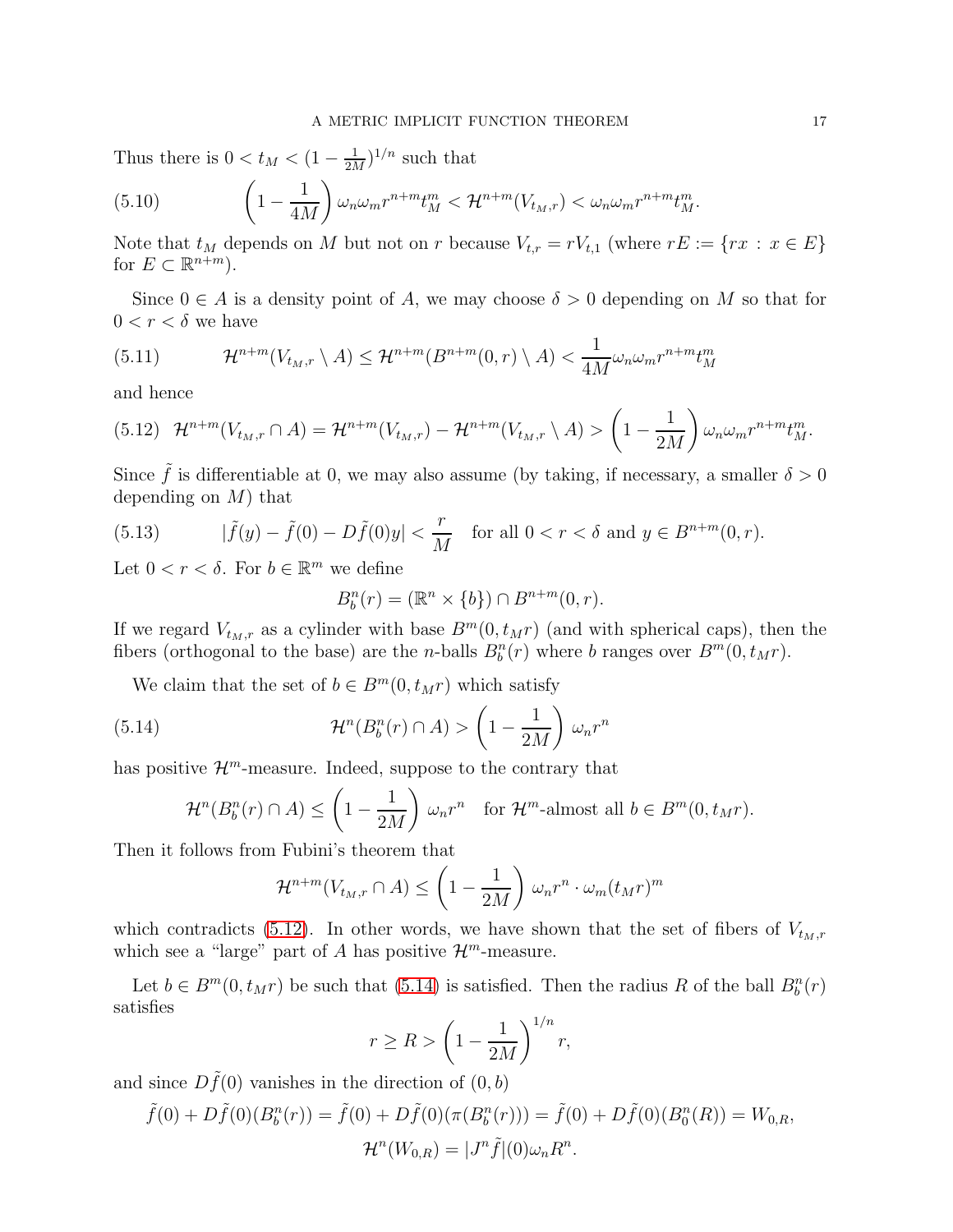Recall that

$$
0 < t_M < \left(1 - \frac{1}{2M}\right)^{1/n} \quad \text{and} \quad b \in B^m(0, t_M r).
$$

<span id="page-17-0"></span>Therefore,  $|b| < t_M r < R$ . Thus by [\(5.13\)](#page-16-2) and the Pythagorean theorem, we have  $(5.15)$   $|\tilde{f}(y) - (\tilde{f}(0) + D\tilde{f}(0)y)| \leq M^{-1}\sqrt{(t_M r)^2 + R^2} < \sqrt{2}M^{-1}R$  for  $y \in \partial B_b^n(r)$ . Since the distance between the boundaries of the ellipsoids (we assume that  $M$  is so large that  $\sqrt{2}/M < \lambda_1$ )

$$
W_{0,(1-\sqrt{2}M^{-1}/\lambda_1)R} \subset W_{0,R}
$$

equals  $\sqrt{2}M^{-1}R$ , it follows from [\(5.15\)](#page-17-0) (as in [\(5.7\)](#page-14-0)) that

$$
W_{0,(1-\sqrt{2}M^{-1}/\lambda_1)R} \subset \tilde{f}(B_b^n(r)).
$$

Therefore

<span id="page-17-2"></span>(5.16)  

$$
\mathcal{H}^n(\tilde{f}(B_b^n(r))) \ge \mathcal{H}^n(W_{0,(1-\sqrt{2}M^{-1}/\lambda_1)R}) = |J^n\tilde{f}|(0)\omega_n \left(1 - \frac{\sqrt{2}}{\lambda_1 M}\right)^n R^n
$$

$$
> |J^n\tilde{f}|(0)\omega_n \left(1 - \frac{\sqrt{2}}{\lambda_1 M}\right)^n \left(1 - \frac{1}{2M}\right)r^n.
$$

Inequality [\(5.14\)](#page-16-1) also implies that

<span id="page-17-3"></span>
$$
\mathcal{H}^n(B_b^n(r)\setminus A)=\mathcal{H}^n(B_b^n(r))-\mathcal{H}^n(B_b^n(r)\cap A)<\frac{1}{2M}\,\omega_n r^n.
$$

Therefore

(5.17) 
$$
\mathcal{H}^n(\tilde{f}(B_b^n(r)\setminus A)) \leq \frac{L^n}{2M} \omega_n r^n.
$$

We have

(5.18) 
$$
\tilde{f}(B_b^n(r)) = \tilde{f}(B_b^n(r) \cap A) \cup \tilde{f}(B_b^n(r) \setminus A)
$$

so [\(5.18\)](#page-17-1), [\(5.16\)](#page-17-2), and [\(5.17\)](#page-17-3) yield

<span id="page-17-1"></span>
$$
\mathcal{H}^n(\tilde{f}(B_b^n(r) \cap A)) \ge \mathcal{H}^n(\tilde{f}(B_b^n(r))) - \mathcal{H}^n(\tilde{f}(B_b^n(r) \setminus A))
$$
  

$$
\ge \omega_n r^n \left( |J^n \tilde{f}|(0) \left(1 - \frac{\sqrt{2}}{\lambda_1 M}\right)^n \left(1 - \frac{1}{2M}\right) - \frac{L^n}{2M} \right)
$$

and hence [\(5.9\)](#page-15-0) yields

$$
\frac{\mathcal{H}_{\infty}^{n}(f(B^{n+m}(0,r)\cap A))}{\omega_{n}r^{n}} = \frac{\mathcal{H}^{n}(\tilde{f}(B^{n+m}(0,r)\cap A))}{\omega_{n}r^{n}} \geq \frac{\mathcal{H}^{n}(\tilde{f}(B_{b}^{n}(r)\cap A))}{\omega_{n}r^{n}}
$$

$$
\geq |J^{n}\tilde{f}|(0)\left(1-\frac{\sqrt{2}}{\lambda_{1}M}\right)^{n}\left(1-\frac{1}{2M}\right) - \frac{L^{n}}{2M}
$$

$$
\geq |J^{n}\tilde{f}|(0) - \varepsilon
$$

for any  $0 < r < \delta$ . Therefore

$$
\Theta_*^n(f,0) = \liminf_{r \to 0} \frac{\mathcal{H}_\infty^n(f(B^{n+m}(0,r) \cap A))}{\omega_n r^n} \ge |J^n \tilde{f}|(0)
$$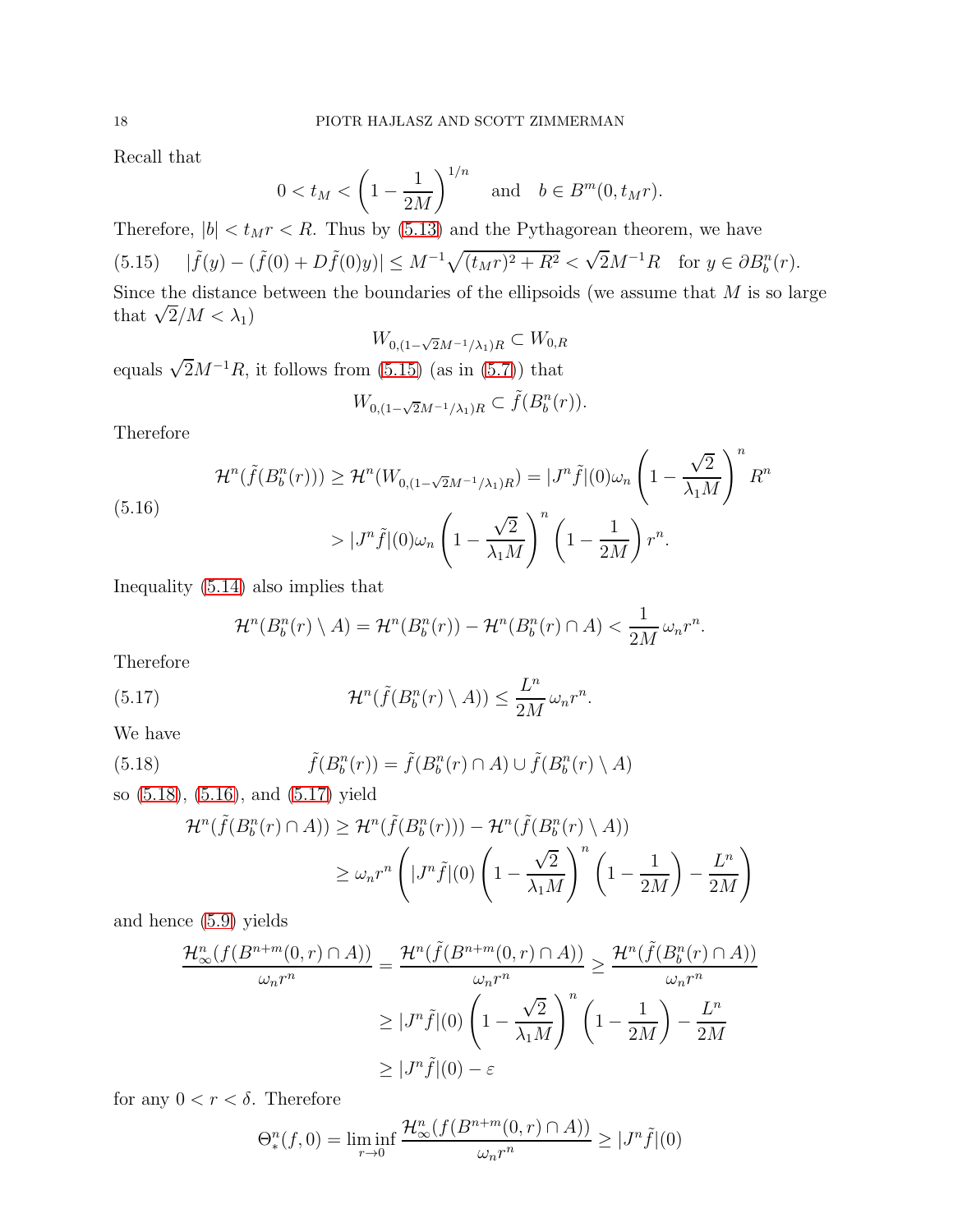#### A METRIC IMPLICIT FUNCTION THEOREM 19

which completes the proof of  $(5.8)$  and hence that of Proposition [5.2.](#page-13-0)

The following example provides evidence that, if the assumption [\(1.3\)](#page-2-2) is replaced by the assumptions of Theorem [1.1,](#page-1-0) then the bound [\(1.4\)](#page-2-1) and global bi-Lipschitz homeomorphism G cannot be recovered. In other words, even if the *n*-density of f satisfies  $\Theta^{*n}(f, x) > 0$ on a set of positive measure, there is no universal constant  $\eta > 0$  depending only on m, n, and  $\delta$  so that  $\mathcal{H}^{n+m}(K) > \eta$ .

<span id="page-18-0"></span>**Proposition 5.3.** Fix a constant  $\Lambda > 1$ . For any  $\varepsilon > 0$ , there is a mapping  $f : \mathbb{R}^{1+1} \supset$  $[0,1]^2 \to \mathbb{R}$  with  $\Theta^{*1}(f,x) = \Theta_*^1(f,x) = |J^1f|(x) = 1$  a.e. satisfying the following: for any measurable set  $K \subset [0,1]^2$  and any  $\Lambda$ -bi-Lipschitz homeomorphism  $G : \mathbb{R}^2 \to \mathbb{R}^2$  such that  $(f \circ G^{-1})|_{(\mathbb{R} \times \{y\}) \cap G(K)}$  is  $\Lambda$ -bi-Lipschitz for any  $y \in \mathbb{R}$ , we have  $\mathcal{H}^2(K) < \varepsilon$ .

*Proof.* Fix  $\varepsilon > 0$  and choose  $N \in \mathbb{N}$  large enough so that  $\Lambda^4 2^{1-N} \sqrt{2} < \varepsilon$ . For any  $n \in \mathbb{N}$ , define  $f_n : [0, 2^{-(n-1)}]^2 \to [0, 2^{-n}]^2$  as follows:

$$
f_n(x,y) = \begin{cases} (x,y) & \text{if } (x,y) \in [0,2^{-n}] \times [0,2^{-n}] \\ (2^{-(n-1)} - x, y) & \text{if } (x,y) \in [2^{-n}, 2^{-(n-1)}] \times [0,2^{-n}] \\ (x,2^{-(n-1)} - y) & \text{if } (x,y) \in [0,2^{-n}] \times [2^{-n}, 2^{-(n-1)}] \\ (2^{-(n-1)} - x, 2^{-(n-1)} - y) & \text{if } (x,y) \in [2^{-n}, 2^{-(n-1)}] \times [2^{-n}, 2^{-(n-1)}] \end{cases}
$$

That is, we divide  $[0, 2^{-(n-1)}]^2$  into four squares of equal size. On the lower left square,  $f_n$ is the identity mapping. On the upper left and lower right squares,  $f_n$  is a reflection over an edge onto the lower left square. On the upper right square,  $f_n$  is a reflection over both the bottom and left edges onto the lower left square.

Define  $f : [0,1]^2 \to [0,2^{-N}]$  to be a composition of N of these reflections together with the projection  $\pi : \mathbb{R}^2 \to \mathbb{R}$  onto the first coordinate:  $\pi(x, y) = x$ . That is, we set

$$
f := \pi \circ f_N \circ f_{N-1} \circ \cdots \circ f_2 \circ f_1
$$

Clearly,  $f$  is Lipschitz.

Divide  $[0, 1]^2$  into  $(2^N)^2$  squares  $\{Q_i\}$  of side length  $2^{-N}$ . Note that in each of the squares f is a composition of an isometry of  $\mathbb{R}^2$  and the orthogonal projection to  $\mathbb{R}$  so  $|J^1f| = 1$ and hence  $\Theta^{*1}(f, x) = \Theta^1_*(f, x) = |J^1f|(x) = 1$  a.e.

Let G be any  $\Lambda$ -bi-Lipschitz homeomorphism of  $\mathbb{R}^2$  and  $K \subset [0,1]^2$  be a measurable set such that  $(f \circ G^{-1})|_{(\mathbb{R} \times \{y\}) \cap G(K)}$  is  $\Lambda$ -bi-Lipschitz for any  $y \in \mathbb{R}$ . Write  $F = f \circ G^{-1}$ . For each  $y \in \mathbb{R}$ , we have

$$
\mathcal{H}^1((\mathbb{R} \times \{y\}) \cap G(K)) \leq \Lambda \mathcal{H}^1(F((\mathbb{R} \times \{y\}) \cap G(K))) \leq \Lambda \mathcal{H}^1([0, 2^{-N}]) = \Lambda 2^{-N}.
$$

Indeed, the first inequality is a consequence of the fact that  $F|_{(\mathbb{R} \times \{y\}) \cap G(K)}$  is  $\Lambda$ -bi-Lipschitz and the second inequality follows simply from the fact that the image of  $F$  is contained in  $[0, 2^{-N}]$ . Note also that  $\text{diam}(G(K)) \leq \Lambda \text{diam}(K) \leq \Lambda \sqrt{2}$ . In particular,  $G(K)$  is contained in some square  $Q = I_1 \times I_2$  where  $I_1$  and  $I_2$  are intervals of length  $2\Lambda\sqrt{2}$ . Thus

$$
\mathcal{H}^2(K) \le \Lambda^2 \mathcal{H}^2(G(K)) = \Lambda^2 \int_Q \chi_{G(K)} = \Lambda^2 \int_{I_2} \mathcal{H}^1((\mathbb{R} \times \{y\}) \cap G(K)) dy
$$
  

$$
\le \Lambda^2 \int_{I_2} \Lambda 2^{-N} dy = \Lambda^4 2^{1-N} \sqrt{2} < \varepsilon.
$$

.